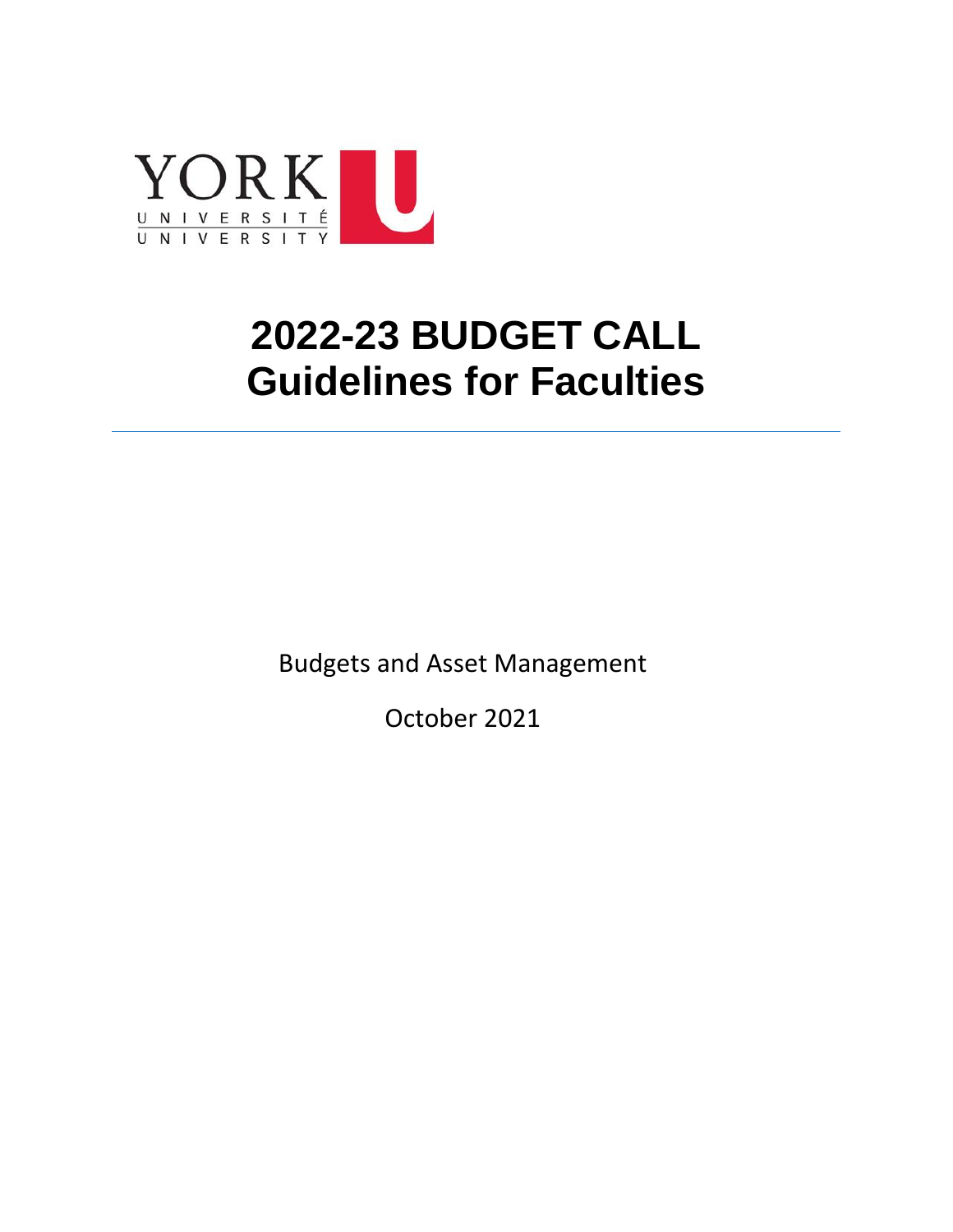# TABLE OF CONTENTS

| Funding Reductions Applied by the Government of Ontario in respect of International Students7 |
|-----------------------------------------------------------------------------------------------|
|                                                                                               |
|                                                                                               |
|                                                                                               |
|                                                                                               |
|                                                                                               |
|                                                                                               |
|                                                                                               |
|                                                                                               |
|                                                                                               |
|                                                                                               |
|                                                                                               |
|                                                                                               |
|                                                                                               |
|                                                                                               |
|                                                                                               |
|                                                                                               |
|                                                                                               |
|                                                                                               |
|                                                                                               |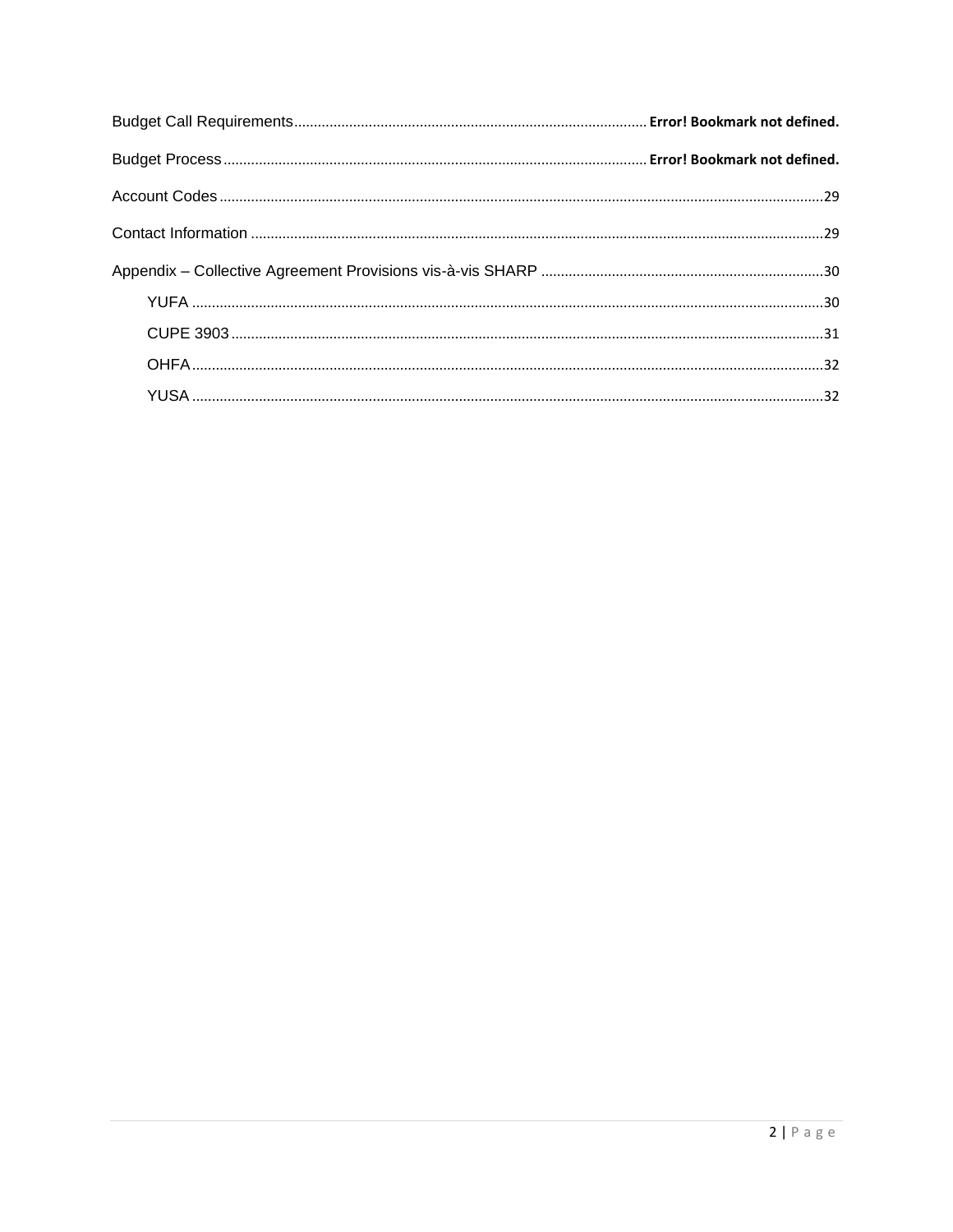## <span id="page-3-0"></span>**PURPOSE**

The intended audience for these Budget Call Guidelines are administrators who manage the financial affairs of academic Faculties at York University. The Budget Call Guidelines will inform the development and submission of Faculty budgets.

Separate guidelines are published for administrative units (hereafter termed Shared Services) and ancillary operations.

## <span id="page-3-1"></span>**INTRODUCTION TO SHARP**

York University adopted a new budget model in Fiscal 2017-18 called the Shared Accountability & Resource Planning (SHARP) budget model. The SHARP model replaced the former incremental budget model.

This document will assist Faculties in understanding the SHARP budget model and provide guidelines for preparation of 2022-23 budgets (and rolling budgets for outer financial years).

### <span id="page-3-2"></span>**SHARP PRINCIPLES**

The SHARP budget model was developed through extensive research and wide consultation with the York Community.

SHARP's guiding principles are to:

- Support the academic goals of the institution through the alignment of resources to priorities as outlined in our planning documents (White Paper, University Academic Plan and Faculty/School plans, IR Plans);
- Be transparent;
- Provide for a predictable and sustainable framework for budget planning
- Provide performance incentives and ensure accountability; and
- Provide for clear and straightforward allocation methodologies.

As a summary, key features of the SHARP budget model include:

- Resource allocation to Faculties reflecting revenues they generate with University-wide costs charged back in a transparent and repeatable manner;
- Formalized budget committees;
- Rigorous shared accountability for resource management closest to the activity and/or decision point (e.g. enrolment targets set at institutional level; Faculties responsible for achieving local enrolment targets and for costs incurred locally); and
- A central University Fund to provide the necessary resources for:
	- $\circ$  Strategic initiatives in line with the University's key priorities
	- $\circ$  Support to certain Faculties experiencing systemic challenges in aligning revenues with costs, and who are embarking on recovery
	- o Contingency funding to manage institutional risks and unforeseen costs.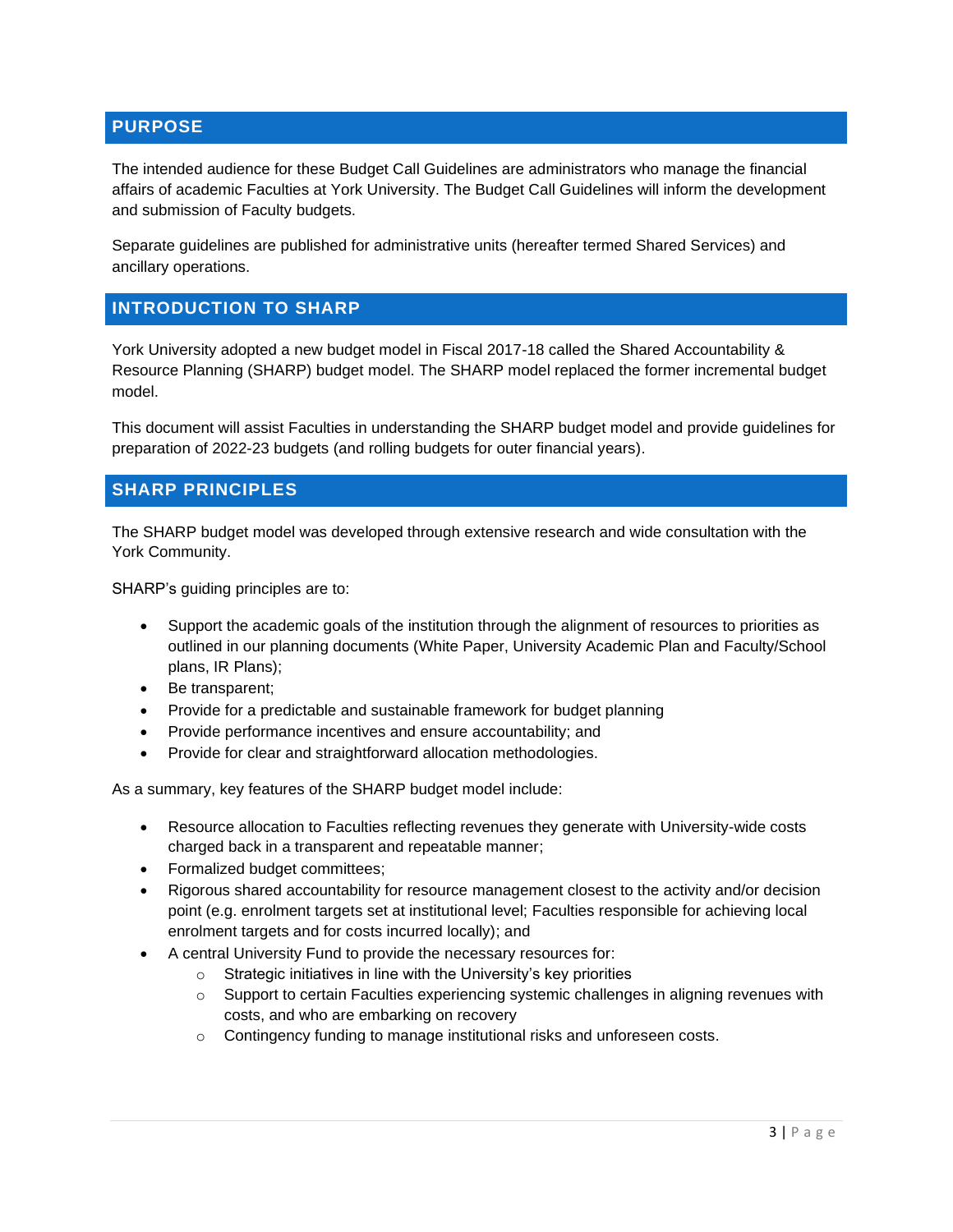## <span id="page-4-0"></span>**CONCEPTUAL ILLUSTRATION**



\* Grants and Contracts includes formula funding, target grants, research overhead, accessibility grants, grants in lieu of municipal taxation.

- \*\* Inter-Faculty tuition and grant revenues for Double Major and Major Minor programs will be allocated to both Faculties.
- Shared Service units cost bins attributed to Faculties. Each cost bin has associated sub-bins and drivers.

† Cost attribution to Faculties and Ancillary units.

# Assigned space (Facilities Services/ Community Safety bin), Collective Agreement benefit commitments and Pension & post-retirement benefit costs (GI bin) attributed to Faculties, Ancillary and Shared Service units.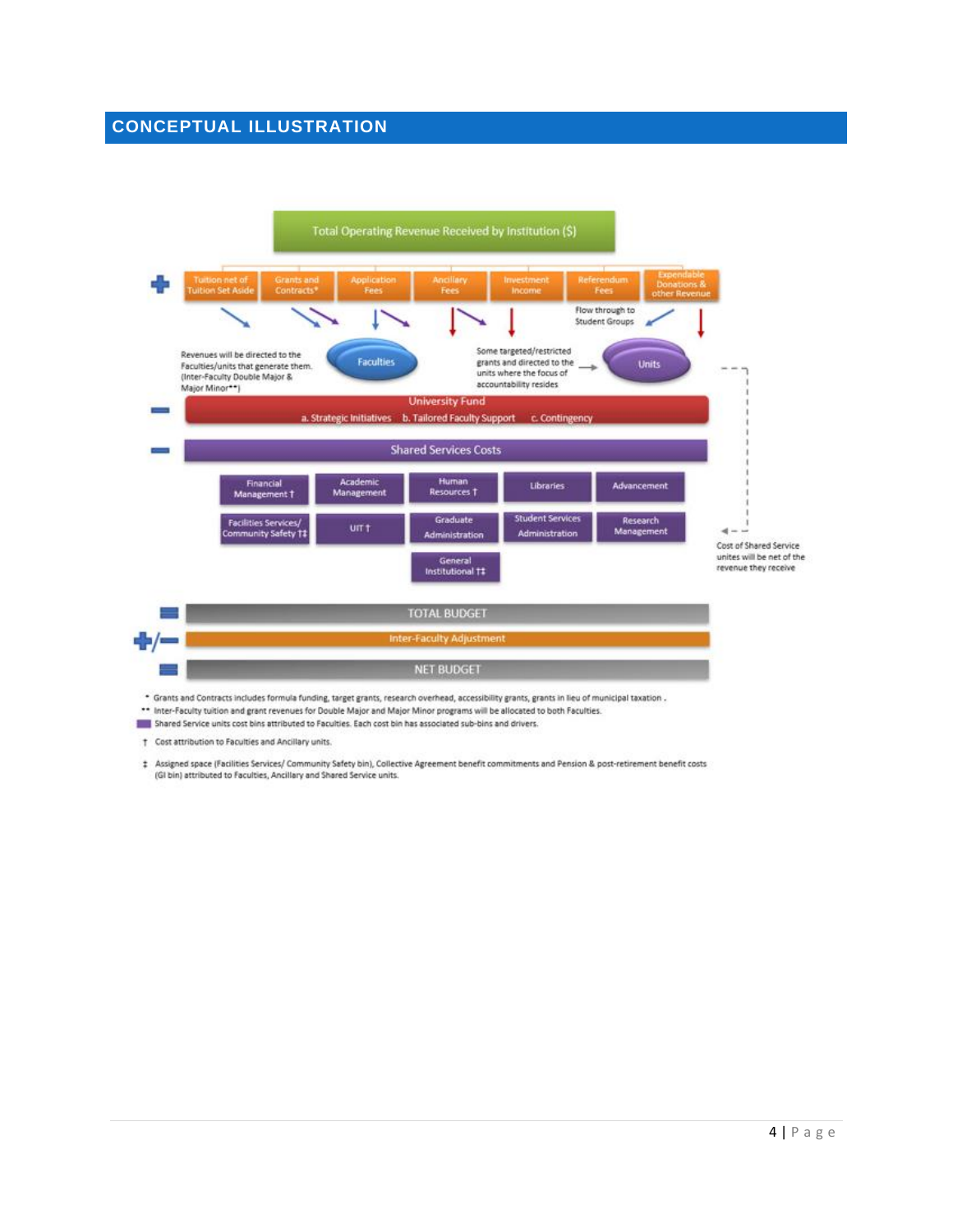## <span id="page-5-0"></span>**SYNOPSIS OF HOW SHARP WORKS**

Faculties engage in teaching and research and generate associated funding streams through tuition and government operating grants.

Shared Services are administrative units within the University. Examples of Shared Services include the functions of Human Resources, Campus Facility Services, Student Services, Information Technology, etc.

General Institutional (GI) costs represent institution-wide costs that are typically managed by the Finance and Budgets and Asset Management Departments. Typical GI costs include collective agreement commitments, cost of pension special payments, bad debt and tuition waiver charges, etc.

Shared Services and General Institutional costs are often referred to as "bins".

The operating costs of Shared Service and GI bins are charged to Faculties using applicable drivers, e.g. student full-time equivalents, faculty heads, net assignable square metres, etc. The driver for a particular Shared Service or GI bin is intended to allocate costs to Faculties in a manner consistent with how costs are incurred for that Shared Services unit and GI-related cost. As an example, the Human Resources Shared Service is charged to Faculties based on faculty and staff headcount in each respective Faculty.

### <span id="page-5-1"></span>**PROJECTED FACULTY BUDGET ENVELOPES**

Each Faculty receives its funding through the Faculty Budget Envelope, which represents the Faculty's share of revenues net of attributed Shared Services and GI costs, as calculated through the SHARP budget model.

The Faculty Budget Envelope includes the following items:

- Tuition revenue, for both domestic and international students in undergraduate and graduate programs, for credit programs
- Funding reductions applied by the Government of Ontario for international students
- Funding reductions for government-mandated tuition set-aside
- Enrolment-based operating grants from the Ministry of Colleges and Universities (MCU)
- Institutional research overhead grants (to fund the indirect costs of research) received from both provincial and federal governments
- Attribution of Shared Services and General Institutional costs, based on each Faculty's share of the driver

Detailed information on the calculation of the Faculty Budget Envelope is distributed to each Faculty.

The Faculty Budget Envelope is calculated by the Office of AVP-Budgets & Asset Management. Faculties are required to use the budget envelope numbers as calculated by AVP-Budgets & Asset Management Office in preparing and submitting their budgets.

The net funding determined through these calculations is flowed to each Faculty into one cost centre using one general ledger account code, 099600 Faculty Budget Envelope.

**Faculties are responsible for redistributing their Faculty Budget Envelope to operating units, based on Faculty-driven priorities and needs. The redistribution of the Faculty Budget Envelope will use 099912 InYear OTO to/fr W/inFac/Dept.**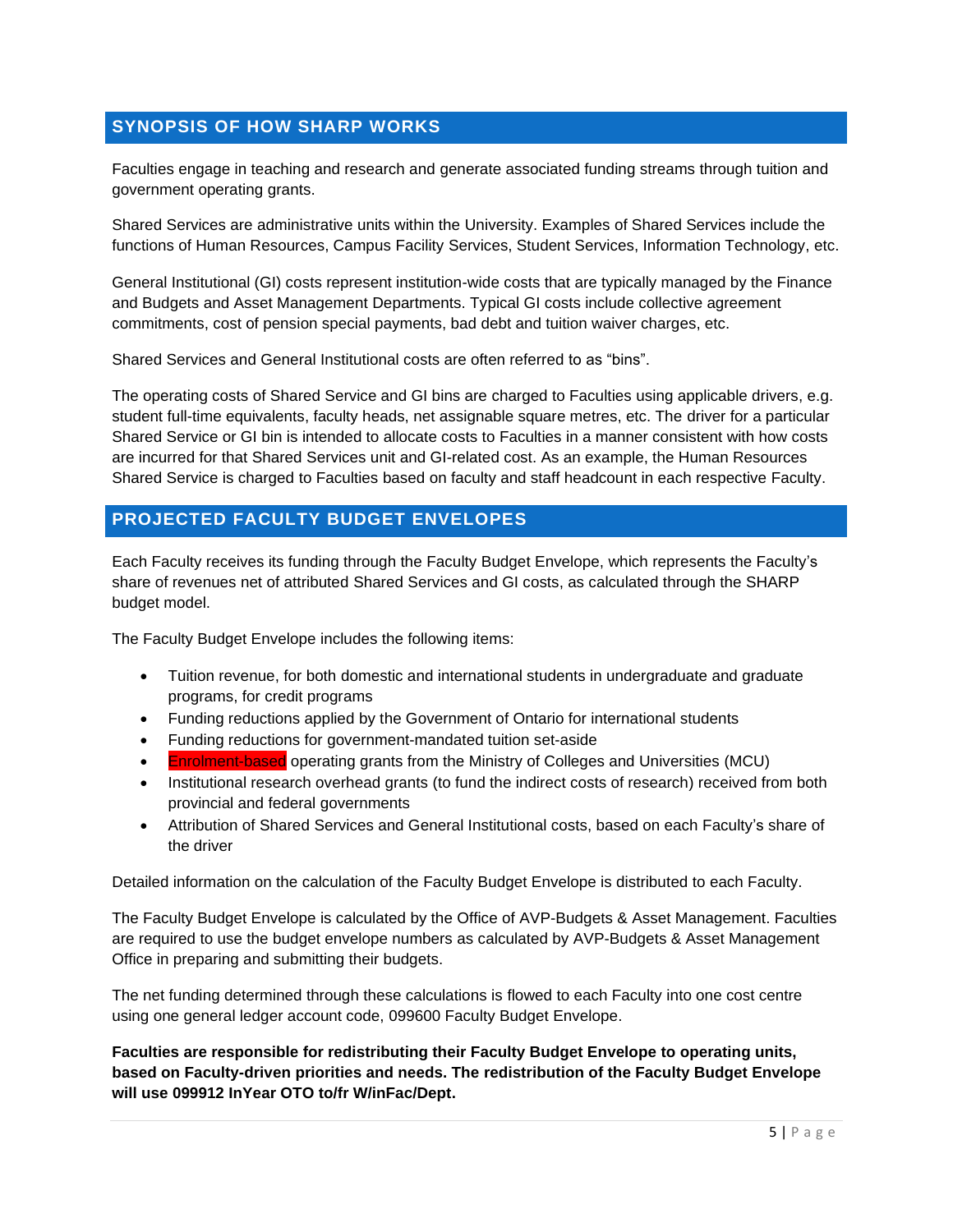Faculties may generate additional revenues from non-credit programs and other miscellaneous funding. Faculties are responsible for budgeting these sources of revenue.

## <span id="page-6-0"></span>TUITION REVENUE FROM CREDIT PROGRAMS

Faculties receive the tuition revenue generated from credit programs on a home Faculty basis, consistent with student registrations in the student information system. This methodology applies to domestic and international students, both at the undergraduate and graduate levels.

Tuition revenue for inter-Faculty double majors is shared 50/50 between the Faculties and for major/minors, it is shared 70/30.

The following methodology applies to the calculation of credit tuition revenue for the budget call:

- The Office of Institutional Planning & Analysis applies the contract enrolments to tuition rates.
- Domestic tuition rates assume the Tuition Fee Framework regulated by the Ontario Government, which for 2022-23 and beyond had not yet been communicated.
- International rates are institutionally set and approved by the Board.
- Sharing for inter-Faculty double majors and major/minors is applied using historical trends (i.e. typical number of undergraduate FFTEs taking a double major or major/minor).
- Faculty tuition revenues are adjusted for tuition sharing arrangements with external parties.

#### *Important Note*

**The Faculty Budget Envelope includes all credit tuition fees for a Faculty**. Under SHARP, all credit tuition is incorporated within the Faculty Budget Envelope.

System feeds for all Schulich and Osgoode programs have been adjusted upon SHARP implementation. These revenues no longer feed directly into Faculty cost centres but instead are distributed to Faculties as part of their Faculty Budget Envelope.

#### **Faculties should continue to budget for their non-credit programs, as revenue generated by these programs will not form part of the Faculty Budget Envelope.**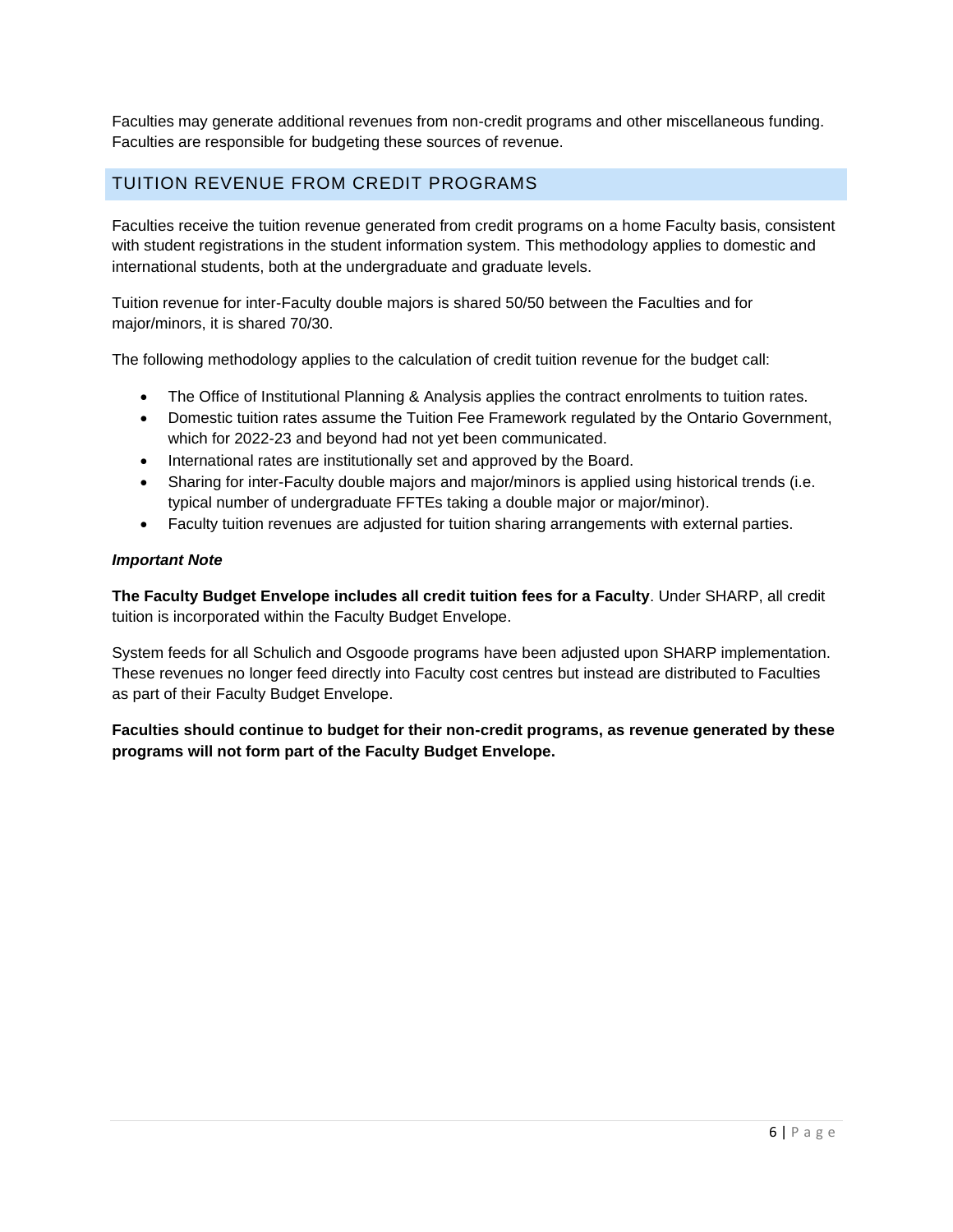## <span id="page-7-0"></span>FUNDING REDUCTIONS APPLIED BY THE GOVERNMENT OF ONTARIO IN RESPECT OF INTERNATIONAL STUDENTS

Funding restrictions have been applied by the Government of Ontario related to international enrolments.

### International Student Recovery

The International Student Recovery is a measure to reduce the basic operating grant in recognition of the challenging fiscal circumstances of the Province.

Starting in 2013-14, MCU began to clawback operating grants by \$750 for each international undergraduate and Masters student. PhD student enrolment is excluded.

Each Budget Envelope is reduced by the estimated International Student Recovery applicable to each Faculty based on the approved enrolment plan.

#### Municipal Tax

The Municipal Act requires that postsecondary institutions pay \$75 per full-time student to the municipality as a proxy for property taxes. York makes this payment to the City of Toronto on an annual basis.

York receives a grant from MCU to fund the payment to the City of Toronto. Traditionally the payment to the City was fully covered by the MCU grant.

Beginning in 2013-14, MCU stopped funding the \$75 municipal tax for international students in undergraduate and Masters programs. International PhD students were exempted and continue to be funded.

While York's funding has been reduced, York has the obligation to pay for each international undergraduate and Masters student to the municipality. As such, each Faculty's Funding Envelope is reduced by the applicable fee for undergraduate and Masters' international students. Upon implementation of this government recovery, the University increased tuition fees to cover the cost of this payment to the municipality.

## <span id="page-7-1"></span>TUITION FEE SET-ASIDE (TSA)

#### Tuition Set-Aside (TSA) Contribution

The University is mandated to set-aside a portion of the growth in tuition fees (adjusted by enrolments) annually. This set-aside is to provide financial support to students through bursaries, scholarships, workstudy programs and work between academic terms.

The amount of TSA contribution mandated by the government has ranged from 0% to 30% of the incremental tuition revenue over the years.

Under the 2018-19 government TSA framework, the amount of tuition fee set-aside funding disbursed was set at the 2017-18 tuition fee set-aside levels plus 10% of the additional fee revenue resulting from tuition fee increases in 2018-19, with adjustments made for enrolment changes i.e. increased/decreased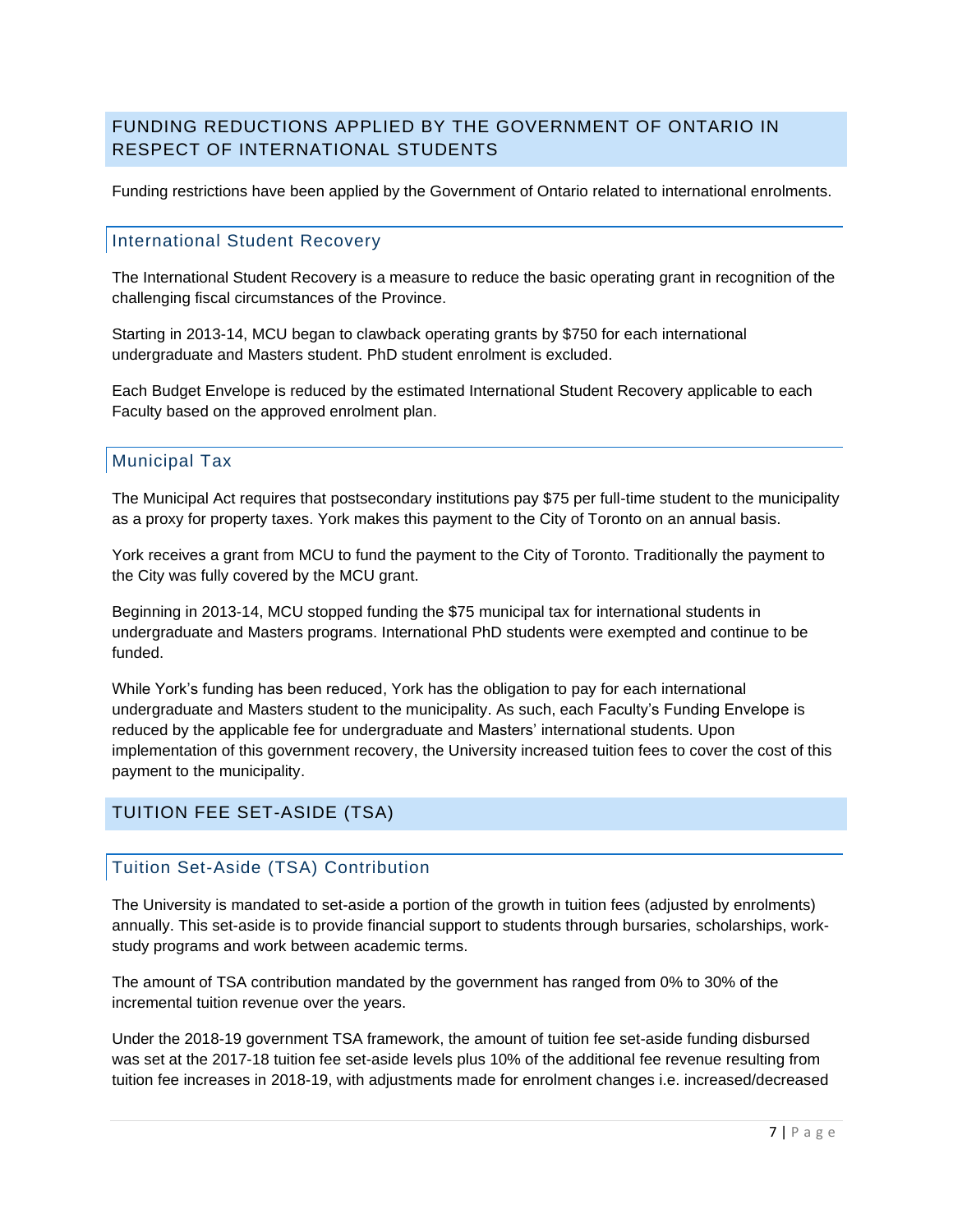by the percentage increase/decrease in fiscal full-time equivalent (FFTE) enrolment in 2018-19 over 2017-18. The government has not released an updated framework that recognizes the tuition fee decrease in 2019-20 and the freeze in 2020-21 and 2021-22.

TSA requirements apply to domestic eligible enrolments only.

Under SHARP, the attribution of tuition fees to Faculties is reduced by each Faculty's share of the tuition set-aside funding.

The total institutional set-aside funding is attributed based on each Faculty's share of domestic undergraduate and graduate tuition revenue base.

For the Faculty Budget Envelope used in the budget call, TSA funding has been estimated and applied to historical Faculty shares.

### Distribution of Tuition Set-Aside

The tuition set-aside pool of funds is allocated to the Vice-Provost Students, Osgoode, and Schulich. These areas administer TSA to fund student support for eligible students.

Of the funding allocated, 95% must be dedicated to eligible student support and 5% is used towards the administrative cost of supporting student payments.

VPS, Osgoode, and Schulich will be notified of projected TSA funding during the budget call.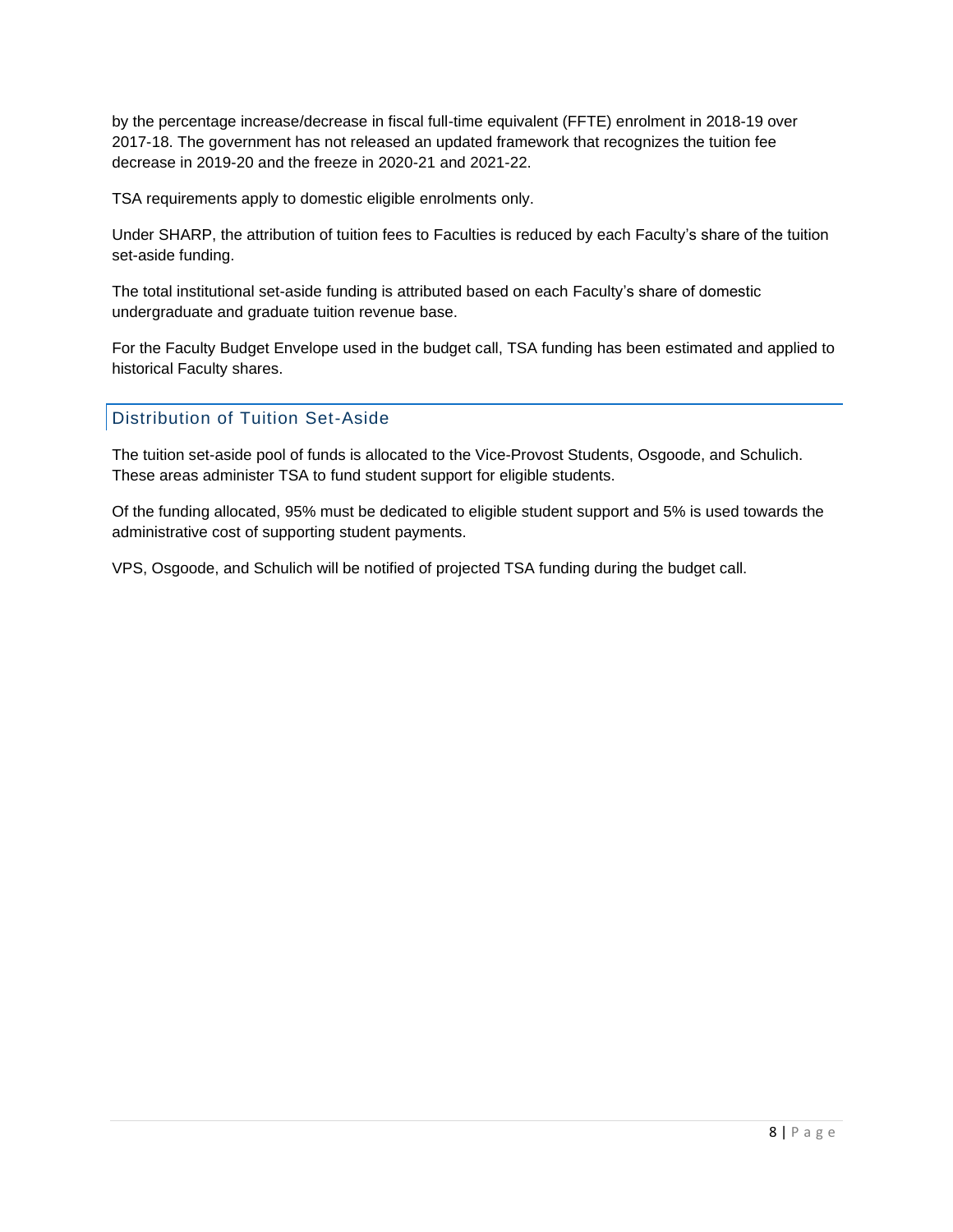## <span id="page-9-0"></span>ENROLMENT-BASED OPERATING GRANTS

### New Funding Formula

In Fiscal 2017-18, the Ontario government implemented a new funding formula to calculate how funding is distributed and reported to universities. This new funding formula aligns funding to the institutional objectives established in the Strategic Mandate Agreements (SMAs) between York University and the government.

In fiscal 2020-21, which was also the beginning of SMA3 (2020-21 to 2024-25), York began to align how enrolment grants are calculated and distributed to Faculties through the SHARP Budget model to the government's new funding formula. The SHARP Budget model now attributes enrolment grants to Faculties based on each Faculty's weighted funding units (WGUs).

#### **Overview**

Grants distributed through the Budget envelope are enrolment driven government grants that flow to the University based on the government's new funding formula. These grants are driven by eligible enrolments and flow to York through two envelopes - the Core Operating Grant (COG) and the Differentiation/Performance Grant.

The government uses weighted enrolment grants (WGUs) to calculate grants flowed through the COG. The Differentiation/Performance grants are tied to performance metrics agreed upon between the government and York.

In the SHARP budget model, the grants received through both the COG and the Differentiation/Performance envelopes are attributed to the home Faculty using the formula that the government uses to calculate the COG, which is based on weighted enrolments (WGUs). Grant revenue for inter-Faculty double majors is shared 50/50 between the Faculties and for major/minors, it is shared 70/30.

MCU categorizes disciplines into several provincially-defined programs, each of which has a weight associated with it. Weighted enrolments (WGUs) are derived by multiplying each program weight by the number of Full Time Equivalents (FTEs) enrolled in the program.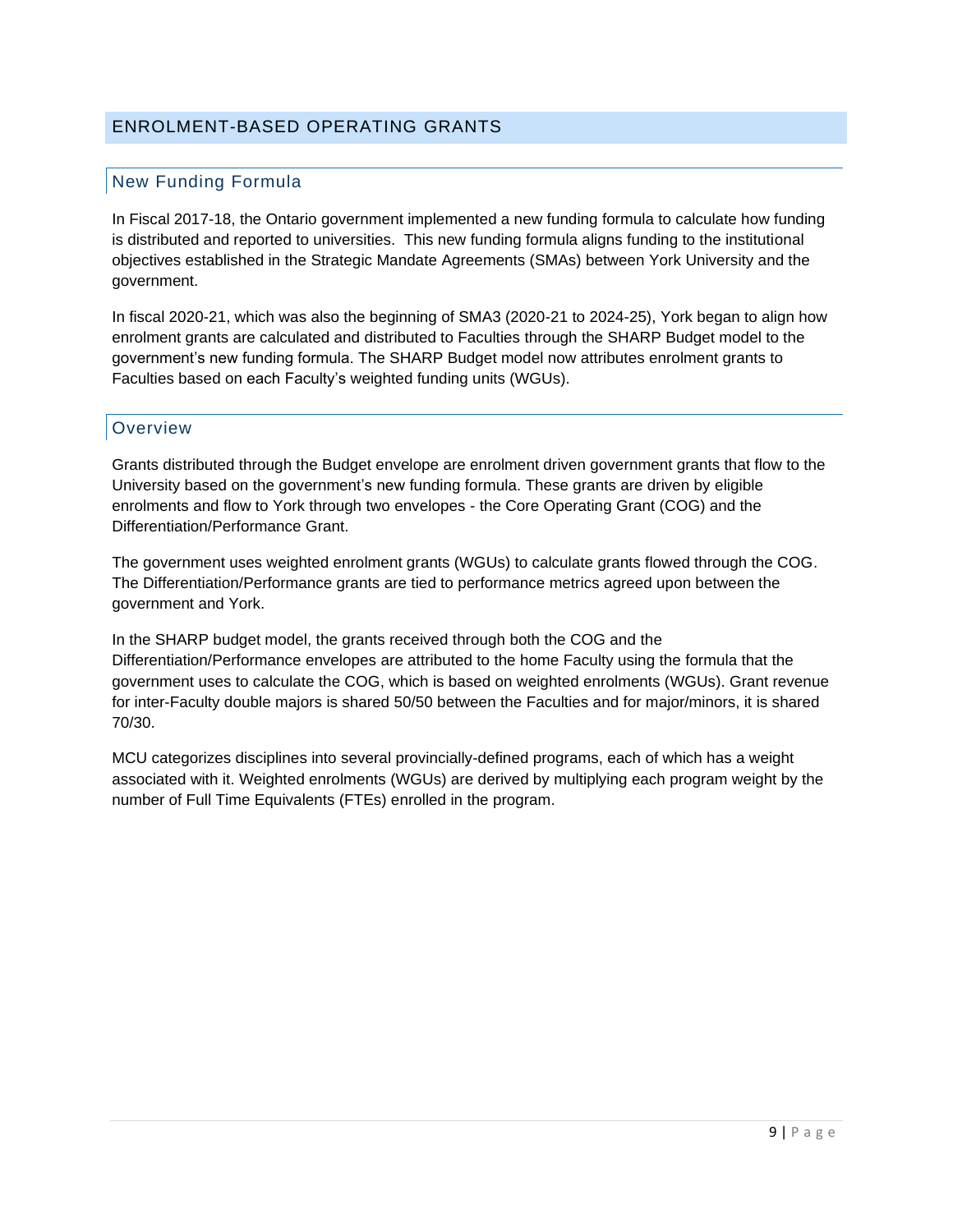## List of Enrolment-Based Operating Grants

In summary, the following are the grants funded through the Faculty Budget Envelope:

#### *Institutional*

Core Operating Grant Differentiation/Performance Grants

#### *AMPD*

York/Sheridan Design

*Health*

Seneca Collaborative Nursing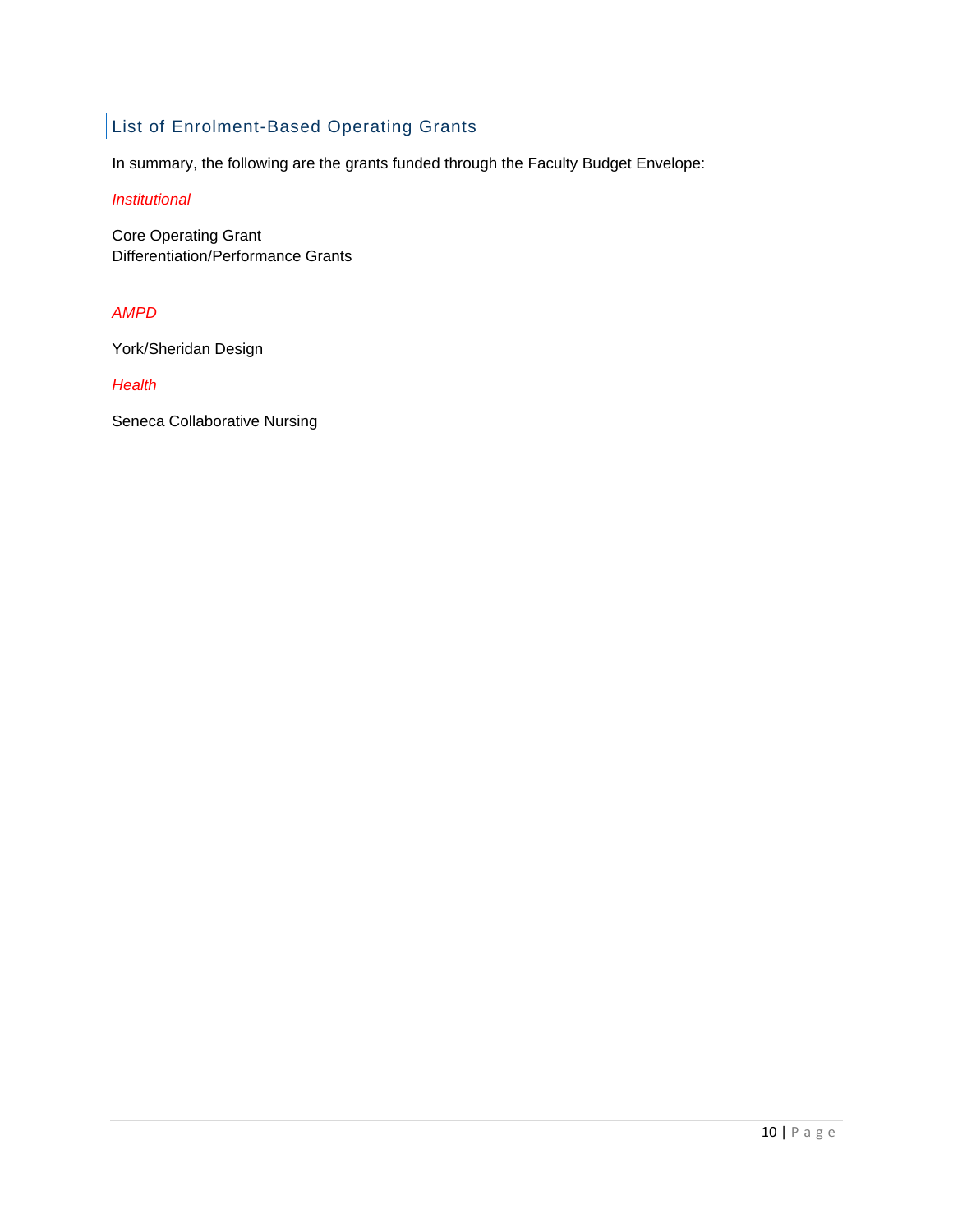## <span id="page-11-0"></span>INSTITUTIONAL RESEARCH OVERHEAD GRANTS

The Federal Research Support Fund and the Provincial Research Overhead Infrastructure Envelope grants are provided in support of research overhead at institutions.

These two grants are attributed to Faculties and ORUs based on a 3-year rolling average of all Tri-Council grants, slipped two years. This is a close proxy to the formula under which the University receives these grants.

Tri-Council grants are generally ascribed to the home Faculty of the Principal Investigator (PI), unless the PI designates an alternate affiliation (for instance, to an institutional ORU).

### <span id="page-11-1"></span>ATTRIBUTION OF SHARED SERVICES AND GENERAL INSTITUTIONAL COSTS

Faculties are attributed their respective proportion of Shared Services and General Institutional costs.

The cost assigned to a Faculty for each bin may vary between years as a result of:

- Changes to the amount of funding into the Shared Service or General Institutional bin in any particular year, as approved by the President based on recommendations from the Budget Council; or
- Changes to the Faculty's proportionate share of the bin as per the applicable driver.

### Funding Levels of Shared Services and General Institutional Costs

The central funding into the Shared Service or General Institutional bin is called the "attributed cost", that being the cost charged to a Faculty.

The annual budgets for Shared Services are established as follows:

- Rolling the existing incremental base funding of the Shared Service forward to 2022-23 and later years;
- Estimating salary increment funding, which for Shared Services is funded at 100% of funded salary increases beginning in 2022-23;
- Applying any taxes or budget cuts; and
- Applying any additional funding (either base or OTO/XTO) outlined in the institutional budget plan or approved by the President based on recommendations of the Budget Council and the University Fund Council.

The annual budgets for General Institutional costs are established as follows:

- Funding decisions outlined in the institutional budget plan approved by the President; and
- Automatic adjustments as required by collective agreement commitments.

The Office of AVP-Budgets & Asset Management is responsible for calculating the attributable cost of each Shared Service and General Institutional bin.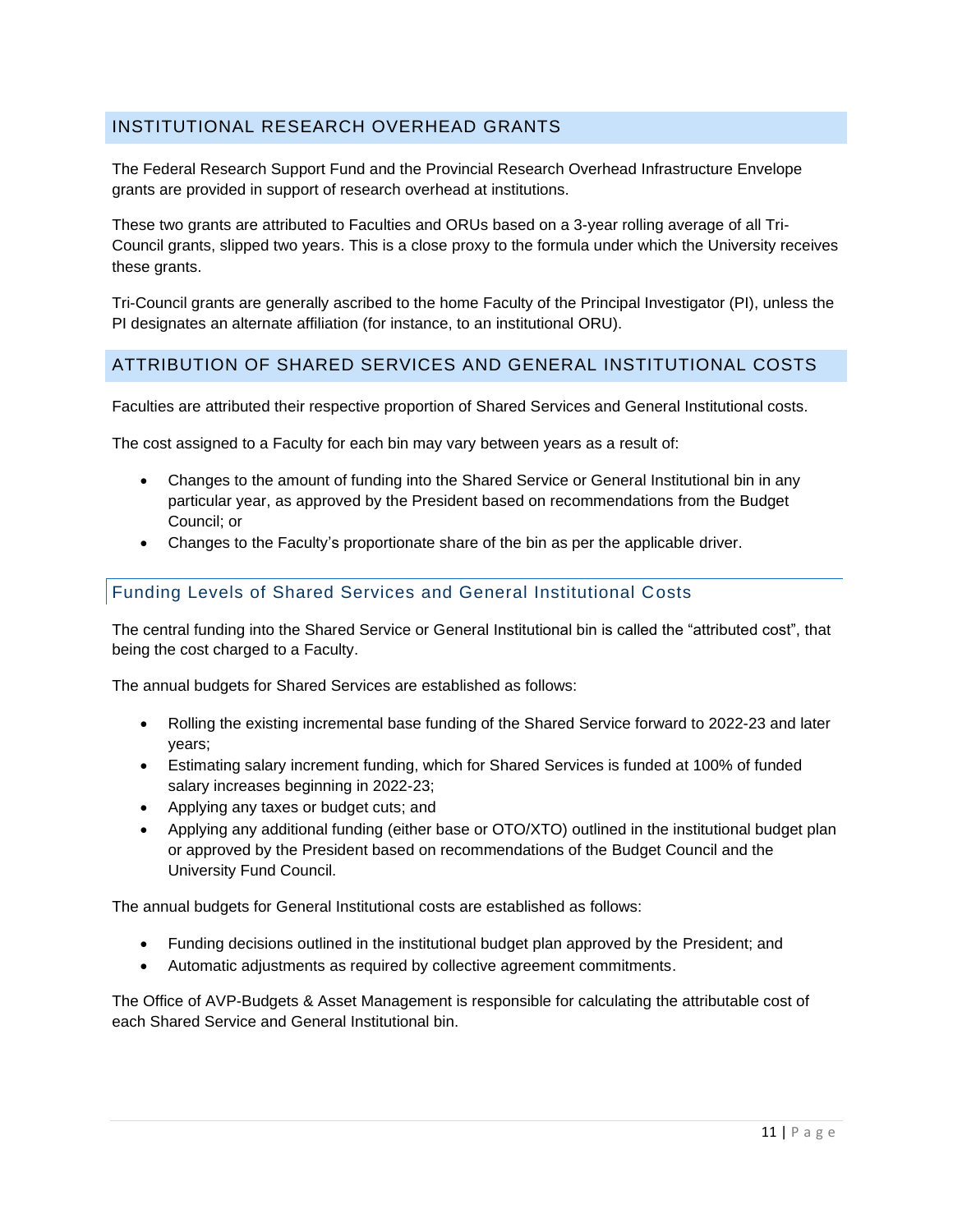## Changes to a Faculty's Share of the Driver

The Office of AVP-Budgets & Asset Management calculates the drivers based on institutional data (mostly provided by the Office of Institutional Planning and Analysis).

A Faculty's share of a bin will vary between years based on changes to the underlying driver data. To illustrate, assume nine academic Faculties have static headcount and one academic Faculty has growing headcount. The Human Resources bin is allocated based on the total faculty and staff headcount. The Faculty with a growing headcount will assume a larger share of the Human Resources bin.

The drivers for each year of the multi-year budget call are distributed by the Office of AVP-Budgets & Asset Management to Faculties during the Budget Call.

## Cascading Costs

Four Shared Service bins are attributed to both Faculties and Shared Services, as they represent significant, recurring costs of the University. The four bins are as follows:

- CSBO assigned space costs
- Benefits and collective agreement commitments
- Pension
- Bad debts

The above bins are called cascading costs as they are charged to each Shared Service, and form part of the ultimate attributed cost of each Shared Service. Example: The pension cost of Finance personnel is embedded into the cost of the Financial Management bin and this total bin is ultimately charged to Faculties.

The amount charged to the Faculties in respect of a Shared Service is the total of the:

- SHARP funding envelope for the Shared Service, plus
- cascading costs for that particular Shared Service.

#### Contribution to the University Fund

The University has established a University Fund to invest in academic priorities and set aside contingency funding for known budget risks that may materialize. Contingency funding may be earmarked for such risks as increased pension solvency funding or a reduction of government grant funding as a result of enrolments below base thresholds.

This fund is financed through attribution to Faculties using the following driver, with data lagged two years:

SHARP revenue allocation (i.e., SHARP revenues less attribution of Shared Service costs, before Inter-Faculty adjustments)

- + External revenues
- + Hold harmless funding
- SHARP transition tax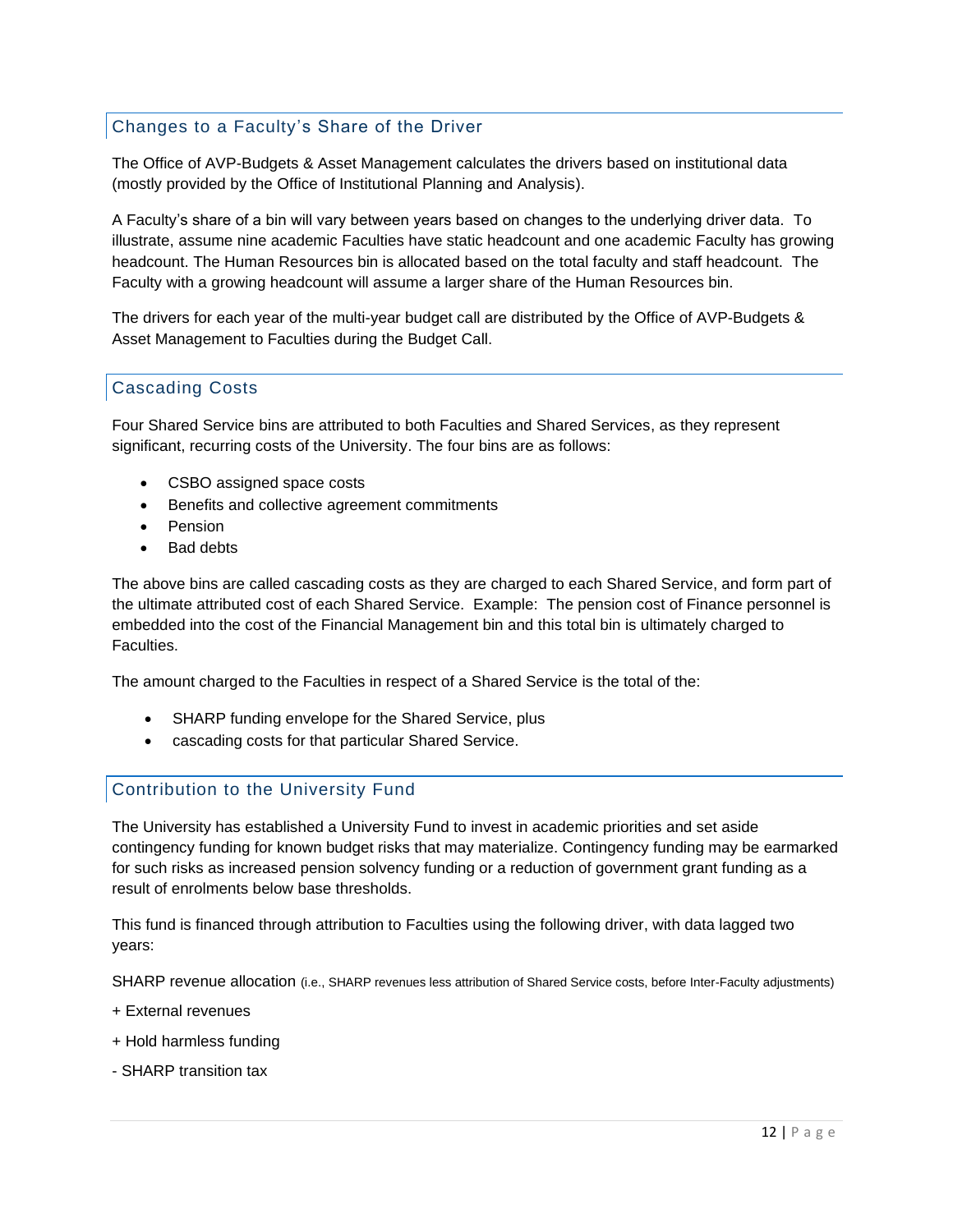#### <span id="page-13-0"></span>SHARP TRANSITION TAX

#### **Calculation**

Upon implementation of SHARP, a transition tax was applied to all Faculties, Shared Services, and Ancillary Services. The SHARP transition tax was intended to fund the transition support given to Faculties under SHARP.

The SHARP transition tax was calculated using 2013-14 financial data and the dollar value was fixed and applied to budget years 2017-18 to 2021-22. Effective budget year 2022-23, the SHARP tax will be eliminated.

#### Recording of SHARP Implementation Tax

The SHARP Tax of 2.62% was applied beginning in fiscal year 2017-18 and in every year of the budget call as a recurring XTO charge until fiscal year 2021-22, in account 099650 SHARP Tax OTO. In 2022- 23, the SHARP Tax will be eliminated from account 099650 and recorded/allocated in account 099108 (SHARP Tax Neutralization Cuttable Base) and 099308 (SHARP Tax Neutralization Noncuttable Base). These will take effect to the Shared Services. The SHARP tax for Faculties is eliminated effective 2022- 23. Effectively, this will keep the budget allocations of the Shared Services units net neutral.

#### *NOTE: revision/edit different from Shared Services*

#### Budget Cuts and/or Taxes in Future Years

The present working assumption is that the existing 2.62% tax was applied in the previous years and will be eliminated in the coming budget year. No further tax or budget cut is anticipated at this point for **Faculties** 

#### <span id="page-13-1"></span>SHARP TRANSITION FUNDING

The transition funding (sometimes referred to as the hold harmless) that was provided to Faculties in prior years has been eliminated beginning budget year 2022-23. To assist eligible Faculties that are still working to align their revenues and costs, operating support funding is being provided out of the University Fund.

#### <span id="page-13-2"></span>FINAL BUDGET RECONCILIATION AND ADJUSTMENT

The projected Faculty Budget Envelope is calculated and shared with Faculties during the Budget Call (i.e. prior to the beginning of a budget year) to facilitate their budgetary submissions.

At the start of the budget year, Faculty budgets will be funded with the amount communicated to Faculties during the budget call.

For 2022-23 Faculty Budget Envelopes will be projected in November 2021 and communicated to Faculty administrators. Upon commencement of the 2022-23 fiscal year, Faculties will receive the amount calculated in the November envelope. Funding is expected to occur between May to June 2022.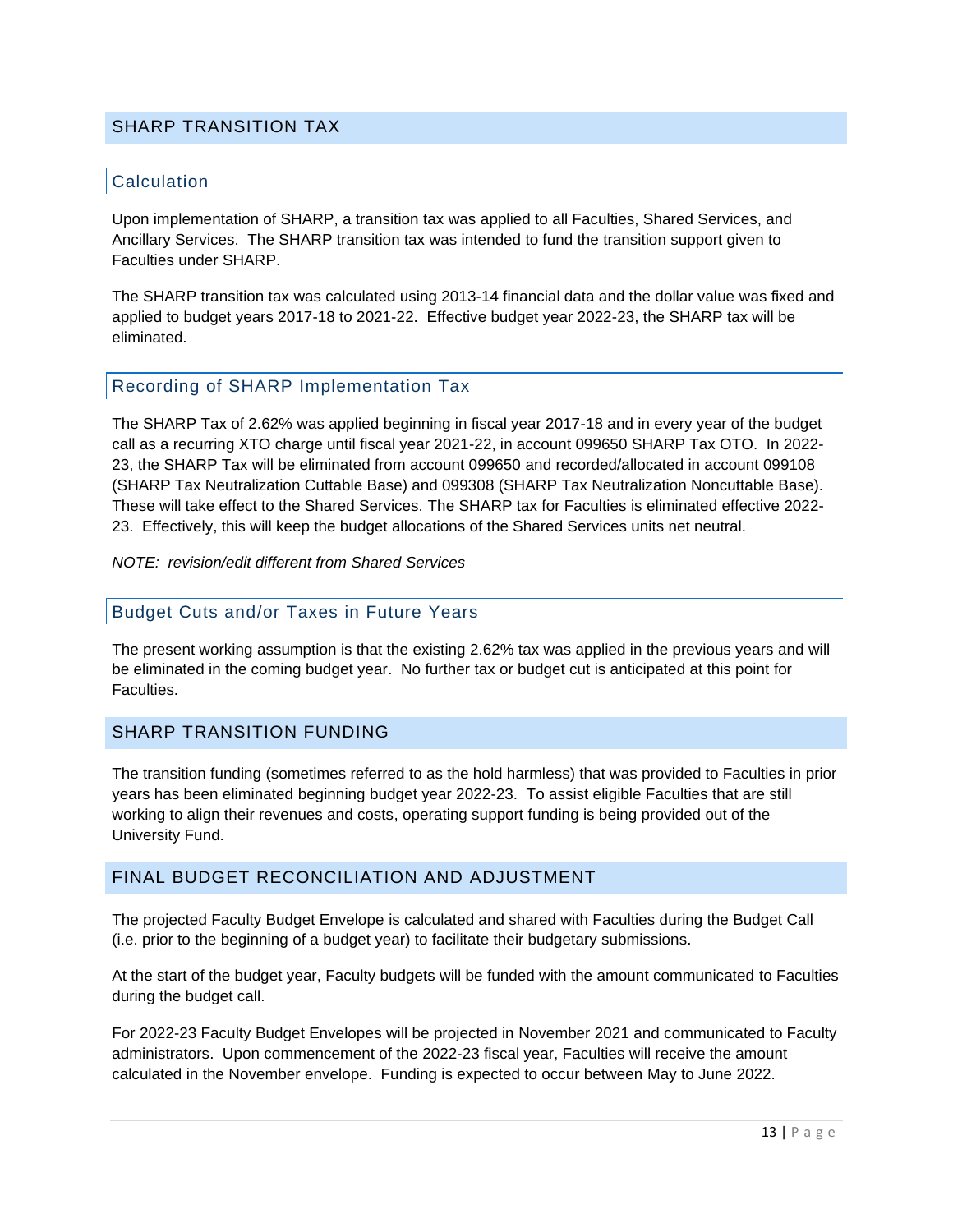However, major revenue streams like grant and tuition revenue are based on contract enrolment targets established between the Faculty and the Provost, with input from the Office of Institutional Planning & Analysis (OIPA). These numbers are subject to variability.

The reality is that budgets are expectations of the revenues (based on enrolments) for the upcoming fiscal year. While actual experience should closely align, there will invariably be differences between actual enrolment results and the enrolments included in the enrolment contracts. There is also the potential that General Institutional costs may vary from the original budget projections. Any variances between actual and budget will be included in a final year-end reconciliation.

At the close of the fiscal year, Office of AVP-Budgets & Asset Management will re-calculate each Faculty's actual entitlement under the SHARP model. Any difference between the final budget envelope and the November budget call envelope will be distributed to Faculties as a closing adjustment at the conclusion of the fiscal year. For instance, for the 2022-23 fiscal year, the true-up of the budget envelope is expected to occur in May of 2022.

The year-end adjustment will be made through ledger account 099601 Faculty Budget Y/E Adjustment to the Faculty's dedicated budget envelope cost centre.

## <span id="page-14-0"></span>FUNDING WITHIN THE FACULTY

The budget accounts established for the Faculty Budget Envelope and final budget adjustment are only for use by the Office of AVP-Budgets & Asset Management. Faculties should not redistribute funding using these account codes.

Note that upon implementation of SHARP, the concept of base funding is no longer applicable to Faculties. Use of base accounts by Faculties is not permitted.

Faculties are tasked with determining how they will distribute funding within the Faculty to each departmental cost centre. Faculties can distribute funding from their Faculty Budget Envelope cost centre to departmental budgets using the existing OTO accounts 099912 InYear OTO to/fr W/inFac/Dept.

# **IMPORTANT NOTE**

# **All items below are not part of the Faculty Budget Envelope.**

## <span id="page-14-1"></span>**INTER-FACULTY TEACHING**

The inter-Faculty teaching adjustment applies where a student takes a general education credit course outside of his/her home Faculty. It is intended as a revenue-sharing formula between the home Faculty of the student and the Faculty providing the teaching (often referred to as the responsible Faculty). The concept of inter-Faculty teaching is also called service teaching.

The reimbursement rate is calculated using one rate:

• For tuition fee revenue, 40% of the average non-professional tuition fee rate is flowed to the teaching Faculty, while 60% is retained by the home Faculty; and,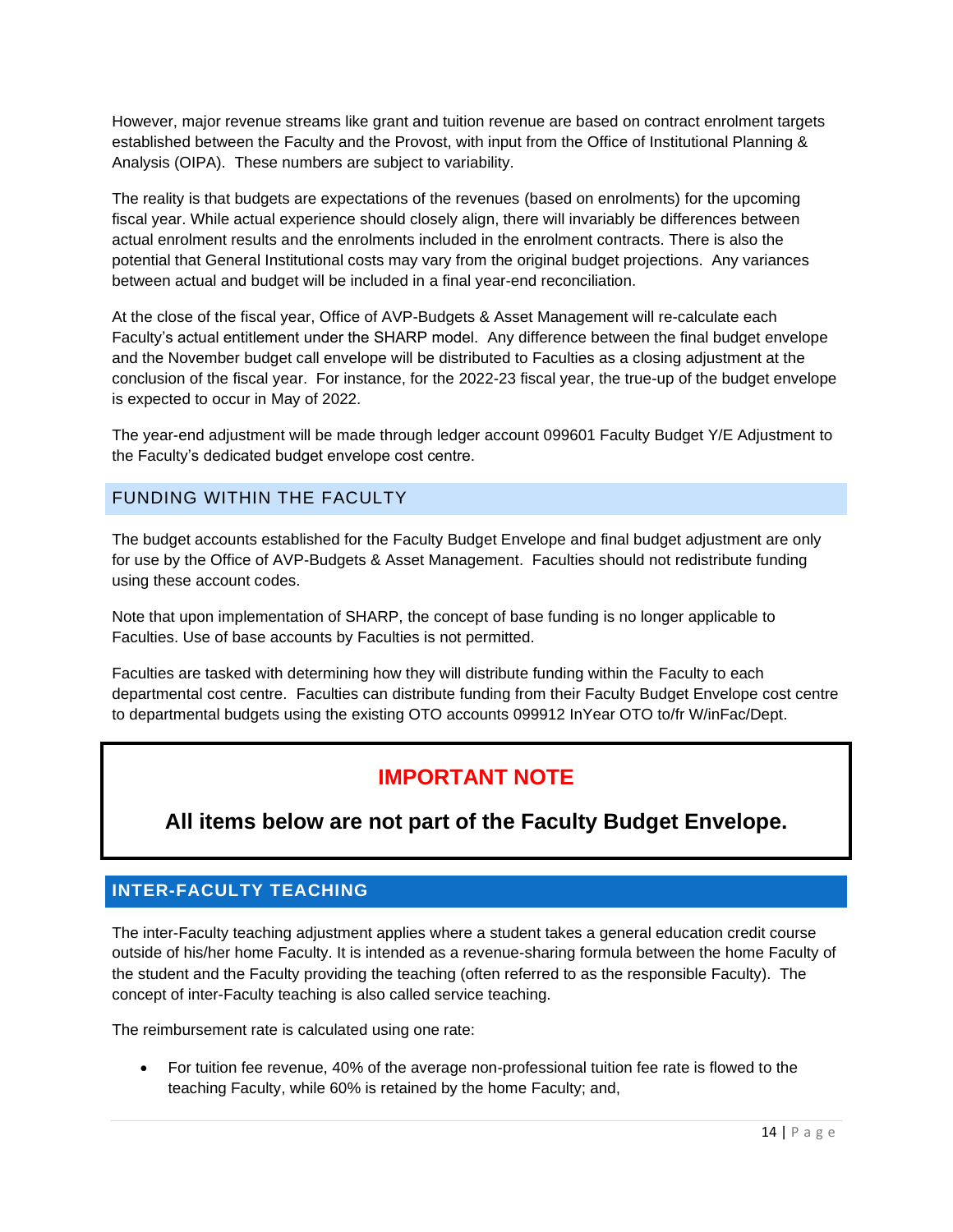• For grant revenue, 40% of the average Arts and Science grant rate is flowed to the teaching Faculty, while 60% is retained by the home Faculty

#### **Note that the inter-Faculty teaching adjustment is not part of the Faculty Budget Envelope.**

The following two accounts apply in the ledger:

099660 Interfaculty Teaching Received 099661 Interfaculty Teaching Paid

Faculties will be provided inter-Faculty teaching projections prepared by the Office of Institutional Planning & Analysis.

The actual inter-Faculty adjustment will be made once enrolments are finalized for the year. There will be an in-year inter-Faculty entry, anticipated to occur between March to April of each year. For example, the inter-Faculty entry for 2022-23 will be made between March to April 2022.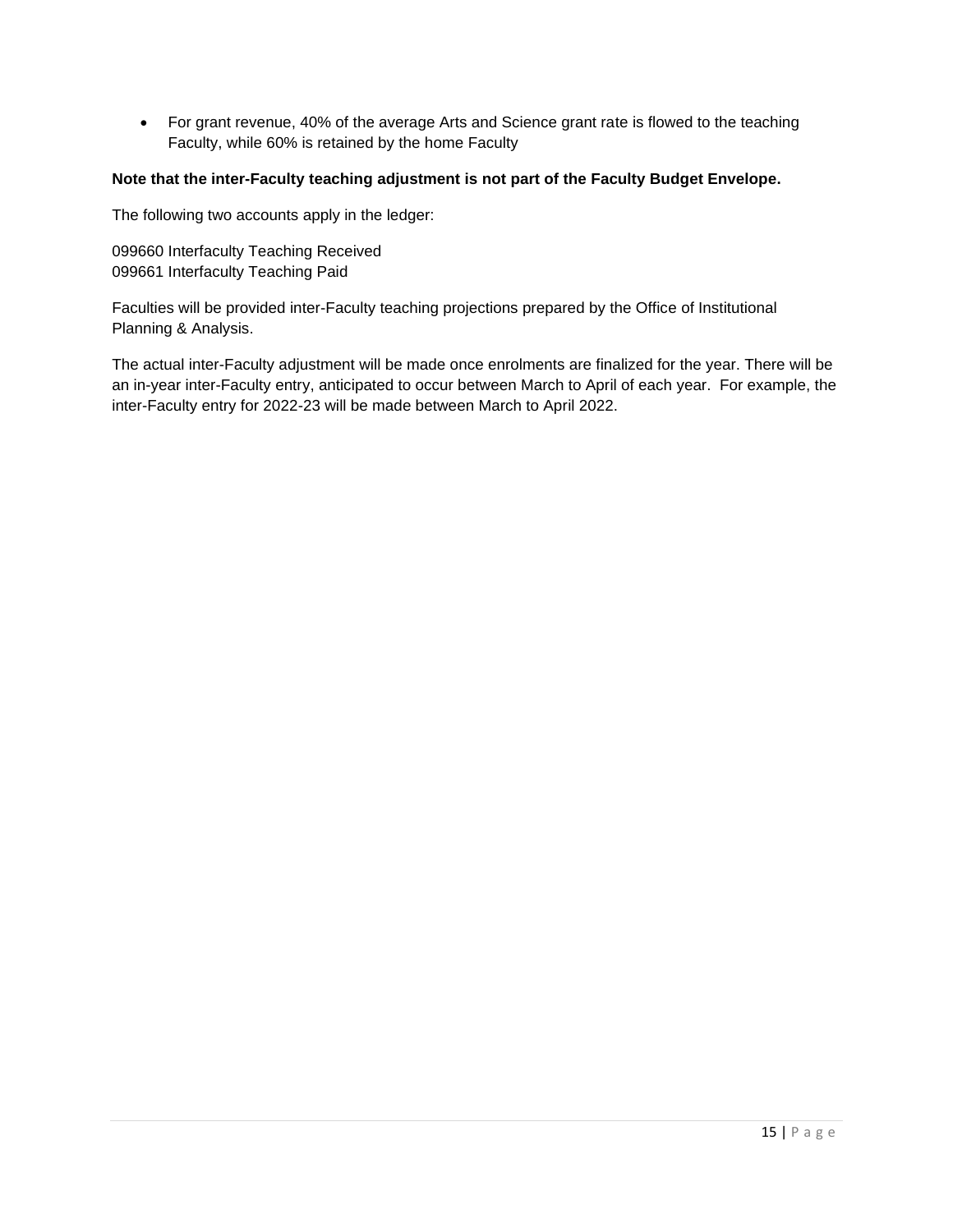## <span id="page-16-0"></span>**CENTRALLY-COLLECTED REVENUES EXCLUDED FROM THE FACULTY BUDGET ENVELOPE**

The following are centrally-collected funding that is distributed outside of the Faculty Budget Envelope using OTO budget accounts:

| Revenue                                                                                                        | <b>Account</b>                      |
|----------------------------------------------------------------------------------------------------------------|-------------------------------------|
| Centrally collected ancillary fees (CCA)                                                                       | 099511 In-Year Enr Ancillary Fees   |
| <b>OUAC</b> application fees                                                                                   | 099513 In-Year OTO OUAC Other       |
| Restricted operating grants from the MCU that are<br>targeted to a specific Faculty for a dedicated<br>purpose | 099520 In-Year MCU Grants from Ctrl |

The Office of AVP-Budgets & Asset Management has provided budget guidance on the above items to the Faculties to assist with their planning. **However, Faculties are responsible for ensuring the projections are prudent and align with their expectations since Faculties are responsible for the budget amounts for these lines.** 

If Faculties expect significant differences from the budget guidance provided by the Office of AVP-Budgets & Asset Management, we ask that Faculty administrative staff interface with BAM.

#### *Important Note*

The above revenues will be distributed to Faculties in the exact amount received during the fiscal year (irrespective of any budget guidance provided B&P or the amount budgeted during the Budget Call). There will be an in-year variance between actual funding and budget projections.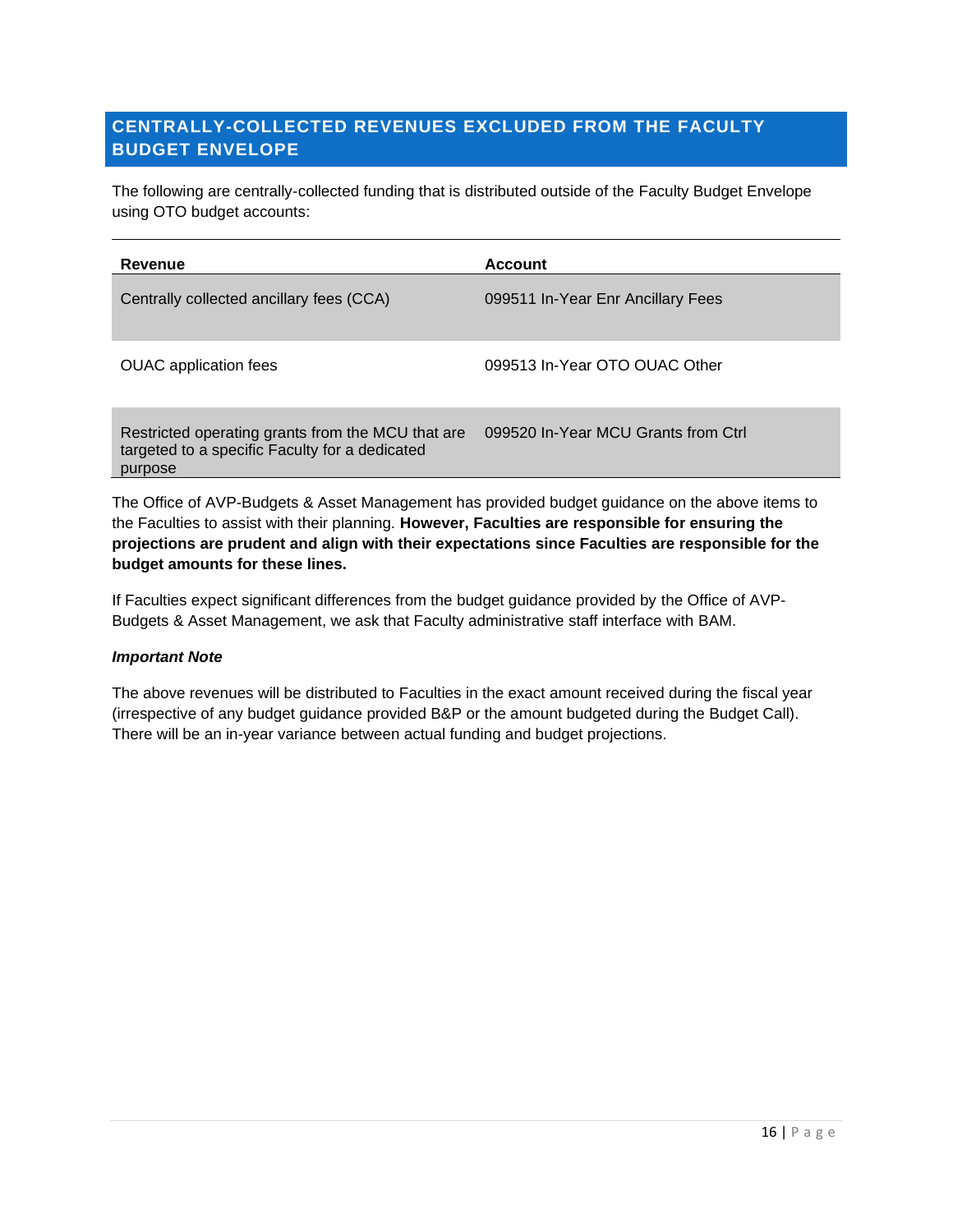## List of Targeted Grants

The following is a list of targeted grants that York is presently receiving through MCU's semi-monthly transfer payment.

#### *Education*

Other Disability Related Funding (Deaf Education)

#### *Glendon*

Bilingualism Grants French Language Access OLE French as Minority Language Provincial Contribution (FML) OLE French as Second Language Provincial Contribution (FSL) OLE French as Minority Language Federal Contribution (FML) OLE French as Second Language Federal Contribution (FSL) OLE French Complementary Federal Contribution French Language PSE Transfer - Southwestern Ontario Ontario-Quebec Health Study

#### *Health*

Clinical for Stand Alone Nursing Seneca Clinical Education

Note that any grants not listed as part of the Faculty Budget Envelope or not listed as a Targeted Grant are considered Faculty-direct revenue. These types of grants would typically come from other Federal or Provincial bodies (i.e. not MCU). Such grants should be budgeted on the appropriate external revenue or ECR account.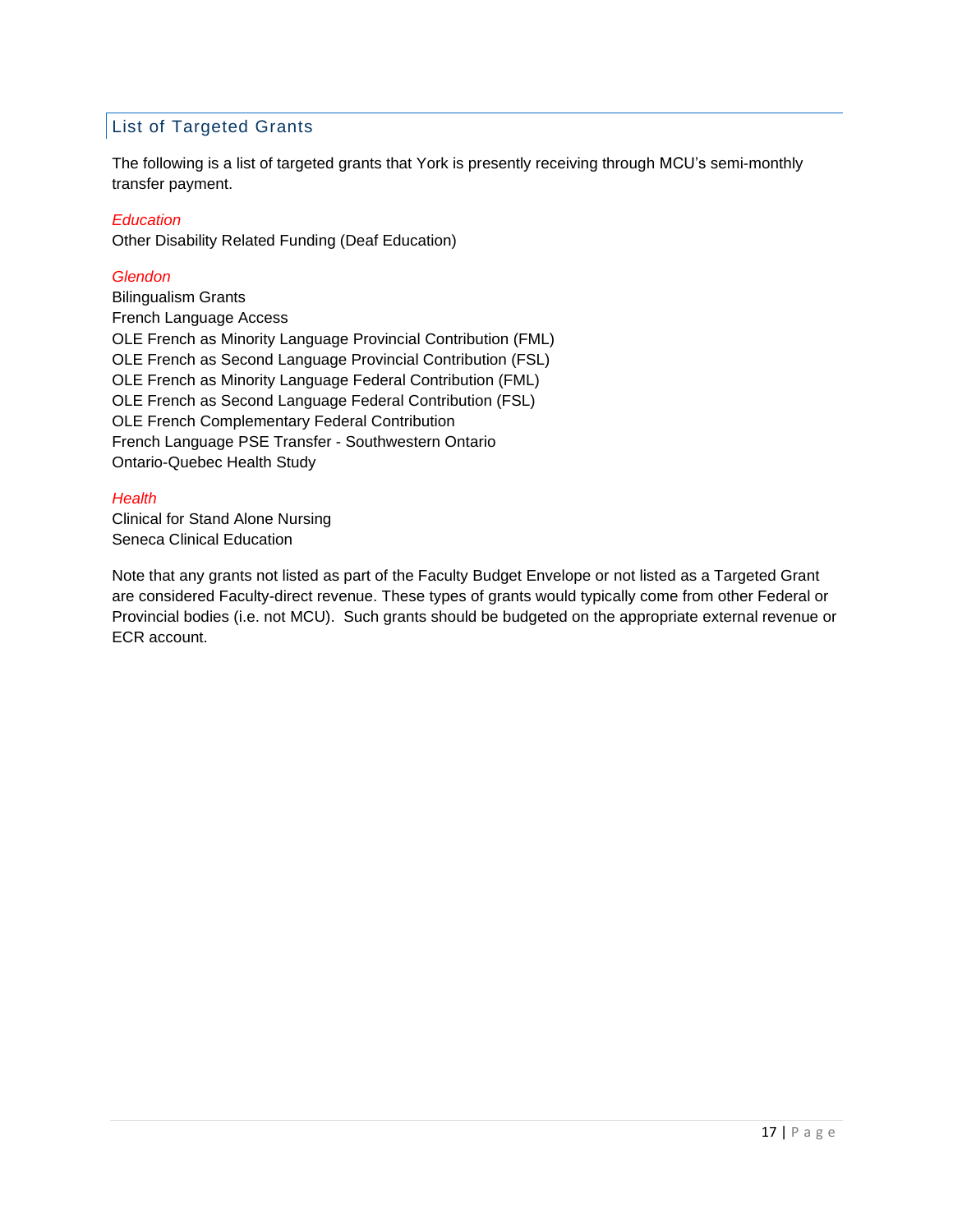## <span id="page-18-0"></span>**OTHER CENTRAL FUNDING**

Other central funding typically comes from two sources, either collective agreement funding or strategic funding allocations from the University Fund. Faculties are responsible for developing their own budgetary estimates.

#### Collective Agreements

Faculties may receive OTO funding pursuant to various provisions in collective agreements. All funding will be passed through 099521 In-Year OTO CA.

A more detailed discussion of how collective agreement provisions operate under the SHARP model is outlined later in this document.

#### Strategic Allocations

Faculties or administrative units may receive OTO strategic funding from the University Fund through submissions to the University Fund Council.

Any funding successfully awarded from the University Fund will be processed through account 099500 InYear OTO to/fr GI/Com.

## <span id="page-18-1"></span>**FACULTY DIRECT REVENUES**

### Existing Direct Revenues

Faculties continue to be solely responsible for estimating their Faculty direct revenues, those being:

- External revenues (including non-credit tuition fees)
- External cost recoveries
- Internal cost recoveries
- Interfund transfers
- Budget allocations to/from other departments (i.e. allocations that are not centrally sourced)

The above revenues should be budgeted in a consistent manner as prior year Budget Calls using the same general ledger account codes that have typically been utilized.

#### *Important Note*

**It is essential that all inter-department budget allocations are confirmed with the counter-party**. It is the responsibility of the two units/parties to conclude on funding arrangements, as these agreements are not centrally-mediated. Likewise, collaboration is important to ensure that the funding/cost is reflected in each party's respective budget.

The following accounts are used for inter-department budget transfers:

099911 InYear OTO to/fr OtherDept 099912 In-Year OTO to/fr W/InFac/Dept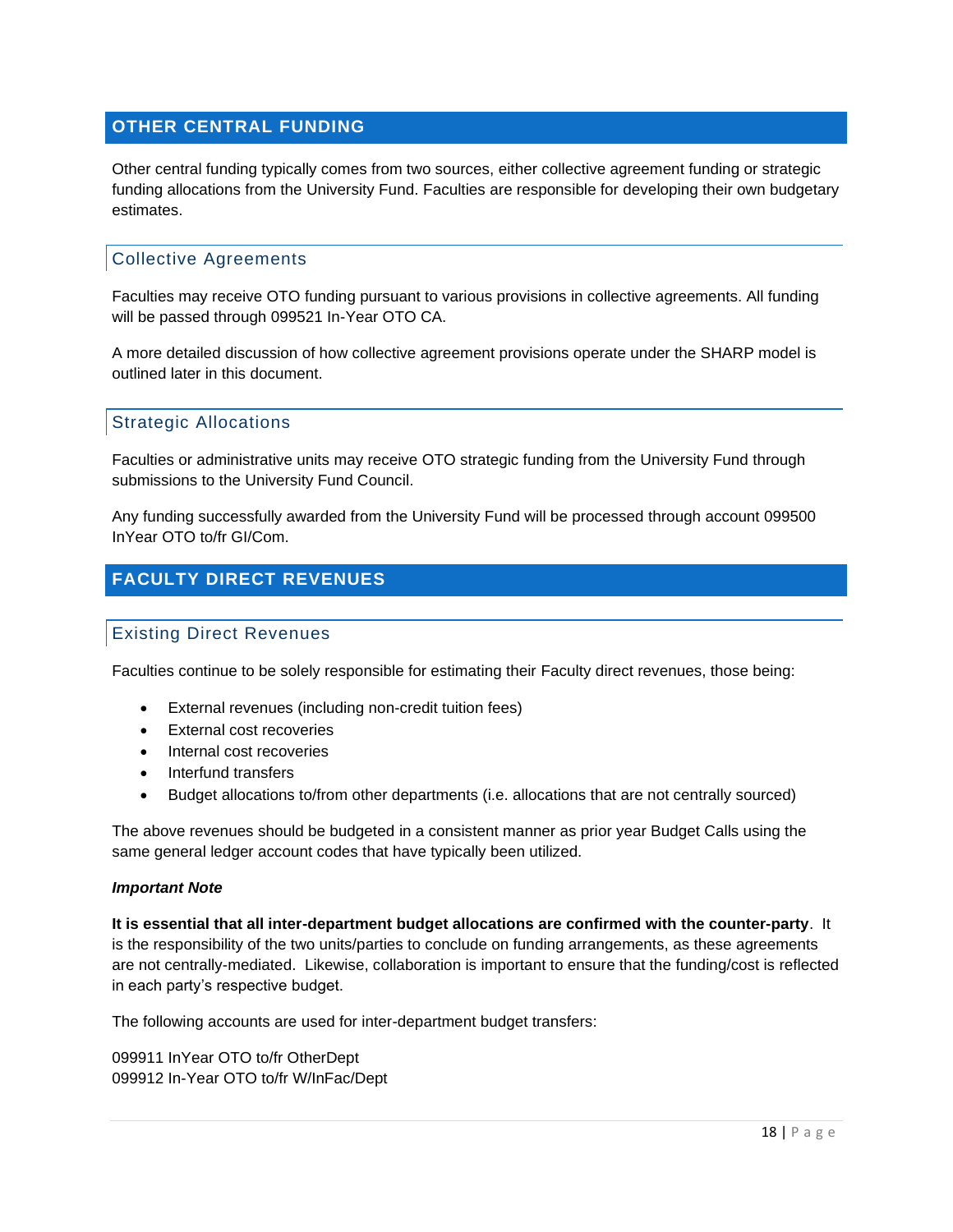## Research Contract Overhead

Faculties and ORUs will receive all contract overhead contributions associated with externally-funded grants, provided that overhead is an eligible item under the grant terms. Contract overhead is ascribed to the Faculty or ORU designated by the Principle Investigator on the ORS Checklist.

Faculties are responsible for reflecting their expected contract overhead in their budgets. Budgets and Asset Management has provided a schedule listing the historical experience of contract overhead by Faculty to assist in budget estimation.

Contract overhead should be booked to account 092100 Transfer from Research-Fund 5.

### <span id="page-19-0"></span>**DISCONTINUED FUNDING**

For Faculties, please note that central funding for the following items has been discontinued under SHARP:

- All salary increments, including both across-the-board and progress-through-the-rank increases
- Changes to the standard benefit rates (when they change)
- Maternity leave top-up
- Early retirement settlements
- Collective agreement provisions for YUFA graduate supervision, YUFA workload of Faculty members (also referred to as research offloads), YUFA marketability, YUFA research release program, YUFA incentive program for recruitment of aboriginal (indigenous) faculty and librarians, OHFA anomalies, CUPE continuing sessional standing program, and CUPE Long Service Teaching Appointments
- Research officers
- Computer renewal program
- SHARP tax is eliminated, effective budget year 2022-23
- Hold Harmless allocation is eliminated, effective budget year 2022-23

Faculties are responsible for funding these costs from 100% of the tuition and grant revenue generated each year. Some of these costs were included in the hold harmless calculation.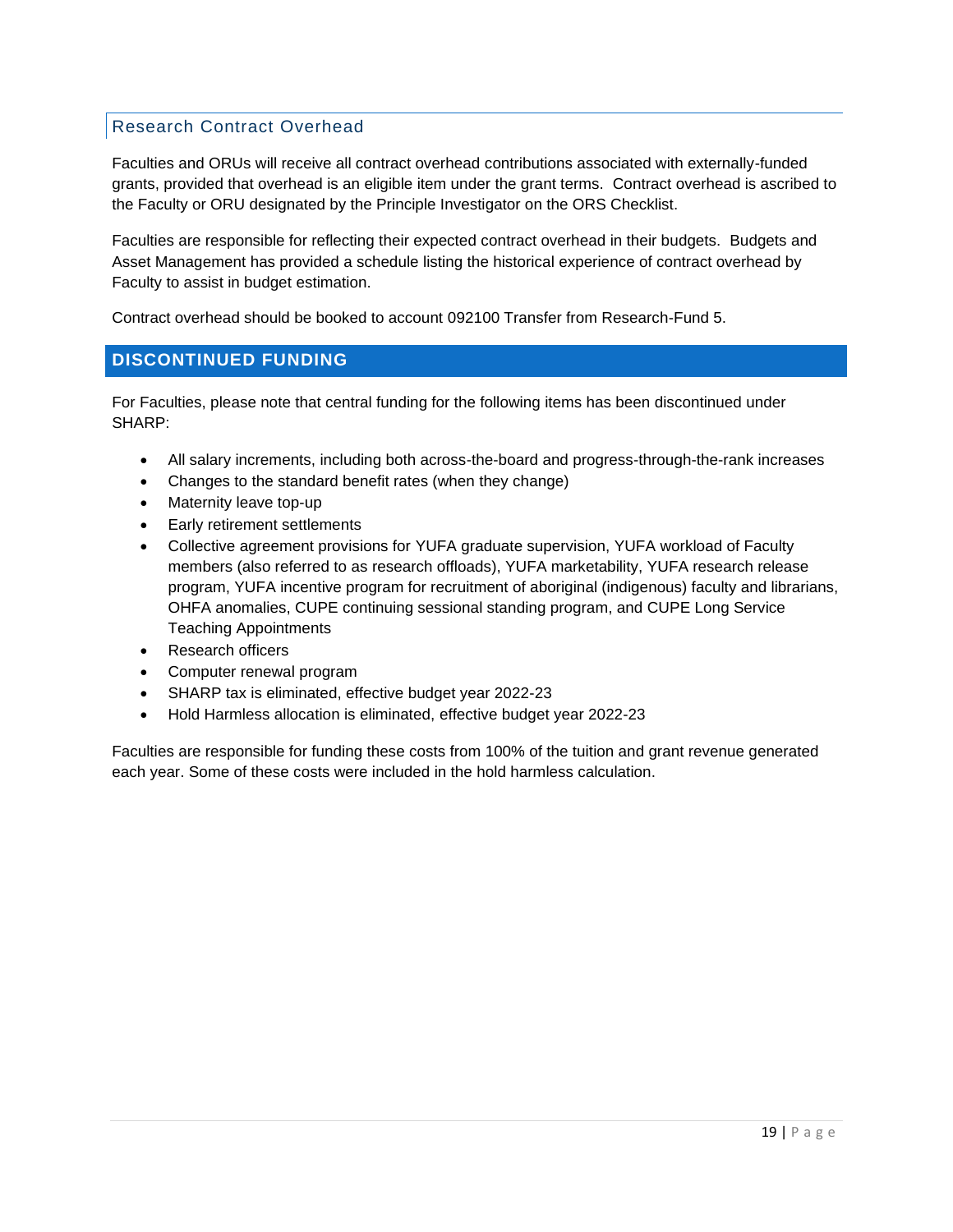## **COSTS ASSUMED BY FACULTIES UPON SHARP IMPLEMENTATION**

Faculties are responsible for the full cost of the following items. There is no central funding; instead Faculties will cover the costs out of their Faculty Budget Envelope which includes 100% of tuition and grant revenues.

<span id="page-20-0"></span>

| Cost                                                                                                                                               | <b>Mechanics</b>                                                                                                                                                              | Account(s)                                                                                                                                                                                 | <b>Contact</b>                                                                             |
|----------------------------------------------------------------------------------------------------------------------------------------------------|-------------------------------------------------------------------------------------------------------------------------------------------------------------------------------|--------------------------------------------------------------------------------------------------------------------------------------------------------------------------------------------|--------------------------------------------------------------------------------------------|
| <b>Professional expense</b><br>reimbursements                                                                                                      | Research Accounting will<br>charge the Faculty's operating<br>cost centre and transfer the<br>annual allocation to each<br>Faculty member's fund 400<br>cost centre           | For Faculty:<br>383400 Professional Expense All<br>384800 Prof Exp Allow- Fac-Retired                                                                                                      | Manager of Research<br>Accounting                                                          |
| <b>Graduate support</b><br>(including fellowships,<br>graduate assistantships,<br>grant-in-aid, and other related<br>support to graduate students) | FGS will recover the cost of<br>student support from<br>Faculties.                                                                                                            | For Faculty:<br>803500 Graduate Student Support<br>For FGS:<br>038700 ICR-Grad Student Support                                                                                             | <b>Executive Officer and Financial</b><br>Officer of Faculty of Graduate<br><b>Studies</b> |
| <b>Faculty-dedicated</b><br>development officers                                                                                                   | Payroll charges will continue<br>to feed Advancement cost<br>centres. Advancement will<br>then bill each Faculty for the<br>cost of its respective<br>development officer(s). | For Faculty:<br>140000 Salaries - FT Support Staff - CPM<br>240000 Benefits - FT Support Staff - CPM<br>For Advancement:<br>032900 ICR Salaries - Support<br>033300 ICR Benefits - Support | Executive Director of<br>Advancement Services and<br>Operations                            |

The above costs were included in the hold harmless calculation.

#### *Important Note*

The Faculty of Graduate Studies will be providing estimates to Faculties of their graduate support cost for each year of the multi-year budget. As a supplement, FGS will also be providing tools to assist Faculty administrators in understanding the types of funding packages and associated costing. All questions on calculations related to graduate support should be directed to the Executive Officer or Financial Officer of FGS.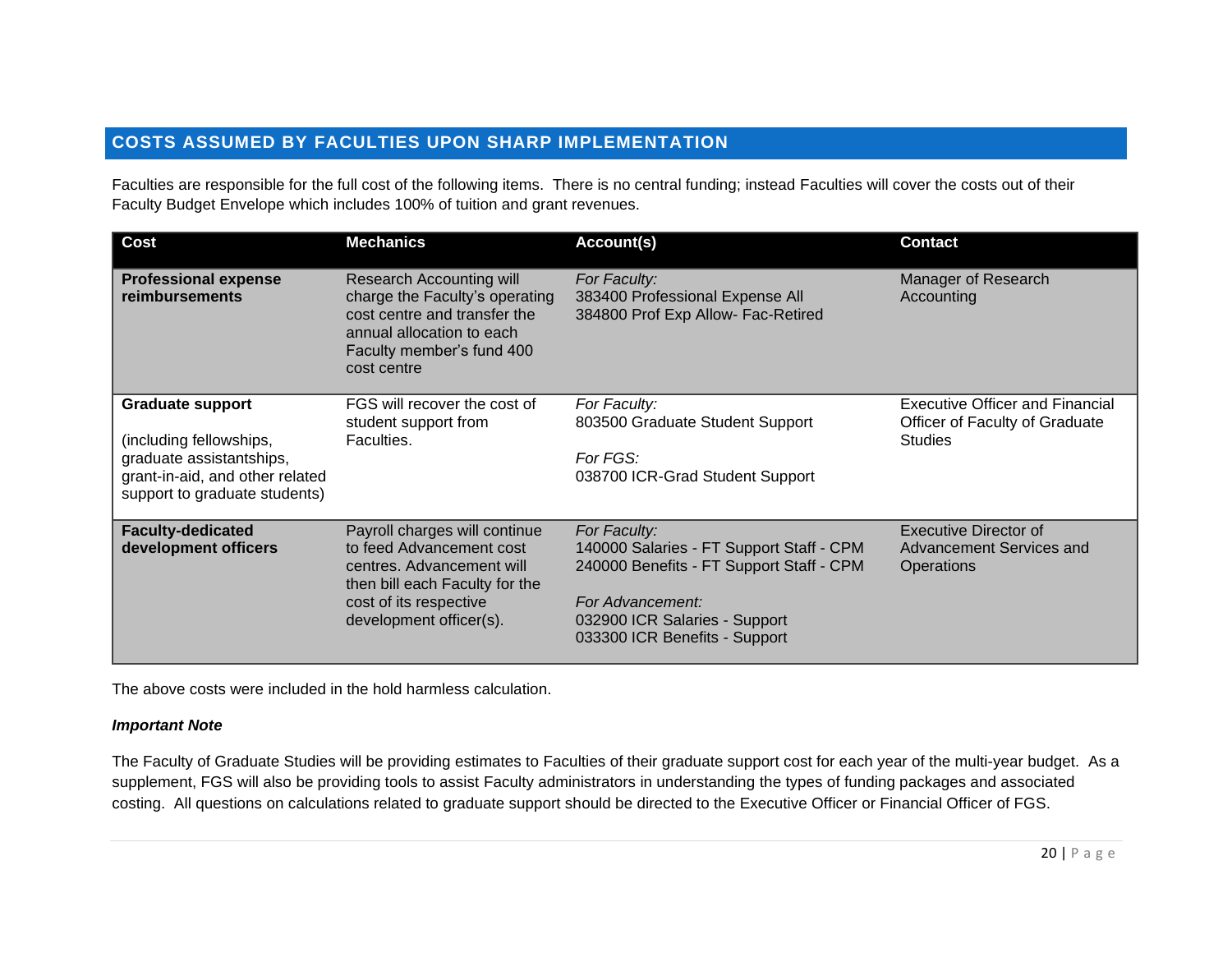## <span id="page-21-0"></span>**COLLECTIVE AGREEMENTS**

Collective agreements function in one of two ways under the SHARP model, as described below. Charts, by affiliation, have been attached as appendices to this document to assist with your understanding.

#### Provisions Attributed through the Collective Agreement Bin

Many collective agreement provisions are financed through the collective agreement bin. The cost of the provision is financed through attribution to Faculties and Shared Services.

If the provision calls for funding of certain items or initiatives, this funding would be provided OTO to the respective party, using budget account 099521 In-Year OTO CA.

For example:

The YUFA collective agreement entitles Faculty members to take release time so they may hold executive positions on the Faculty association, pursuant to YUFA 27.04(a). The cost of providing these releases is a collective shared responsibility, so it is attributed through a General Institutional bin. Faculties will receive appropriate release funding when they have a professor appointed to the YUFA executive.

### Provisions that become Costs Assumed by Faculties with No Central Support

Certain provisions are the direct cost of the Faculty, with no associated central funding. The cost of these provisions is typically influenced by Faculty-specific decision-making. In some case, the cost of the provision is such that it is prohibitive to attribute through a shared bin.

These provisions are identified as:

- Salary increments (ATB and PTR)
- Professional expense reimbursement
- YUFA graduate supervision
- YUFA workload of Faculty members (also referred to as research offloads)
- YUFA marketability
- YUFA research release
- YUFA incentive program for recruitment of aboriginal (indigenous) faculty and librarians
- OHFA anomalies
- CUPE continual sessional standing program
- CUPE long service teaching appointments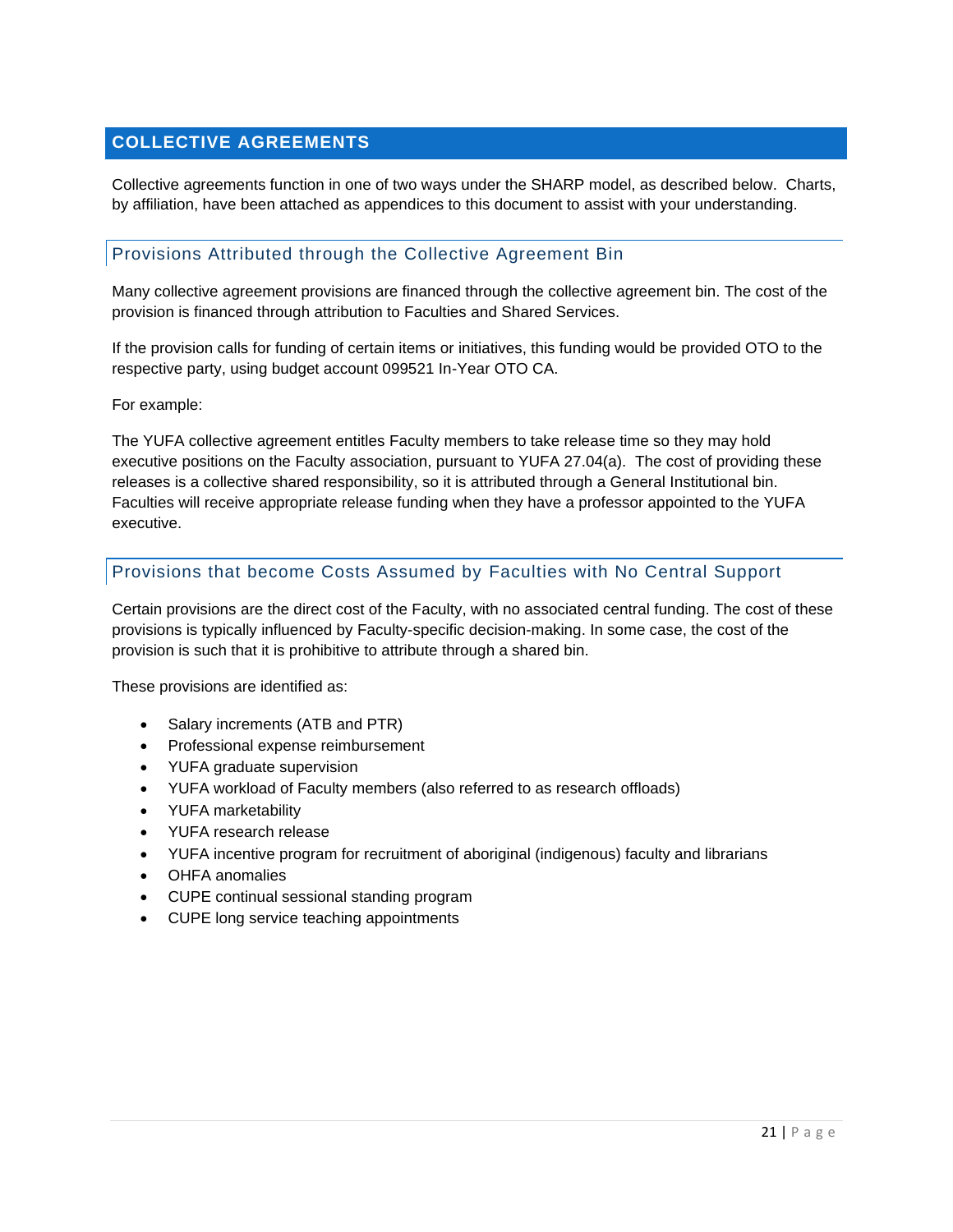## <span id="page-22-0"></span>**HIGHLIGHT OF CHANGES FROM THE INCREMENTAL MODEL**

For further clarity, Faculties should be aware of the following changes that occurred upon implementation of SHARP:

| <b>ITEM</b>                            | <b>CHANGE</b>                                                                                                                                                                                                                                                                                                                                                                                                                                                                                                                                                                                                                                                                                                                                                                                                                                                                              |
|----------------------------------------|--------------------------------------------------------------------------------------------------------------------------------------------------------------------------------------------------------------------------------------------------------------------------------------------------------------------------------------------------------------------------------------------------------------------------------------------------------------------------------------------------------------------------------------------------------------------------------------------------------------------------------------------------------------------------------------------------------------------------------------------------------------------------------------------------------------------------------------------------------------------------------------------|
| Contract overhead                      | Contract overhead was previously shared under the incremental model<br>$\bullet$<br>between Faculty, VPRI, and central administration<br>Under SHARP, contract overhead is ascribed to the Faculty or ORU<br>$\bullet$<br>designated by the Principle Investigator on the ORS Checklist<br>It is important for Faculties to budget 100% of expected contract overhead<br>$\bullet$                                                                                                                                                                                                                                                                                                                                                                                                                                                                                                         |
| Faculty/staff<br>complement            | Faculties are responsible for all compensation costs<br>$\bullet$<br>Central funding to Faculties related to compensation has been<br>discontinued, including:<br>ATB increment funding<br>$\bullet$<br>PTR funding<br>$\bullet$<br>Maternity leave top-up<br>$\bullet$<br>Early retirement settlements<br>$\bullet$<br>PTR recoveries (upon retirement/resignation) have ceased<br>$\bullet$<br>Accruals for salary increments from unsettled collective agreements are<br>$\bullet$<br>held at a Faculty level; where accruals are required, guidance will be<br>circulated by the Office of Budgets and Asset Management                                                                                                                                                                                                                                                                |
| Standard benefit rate<br>changes       | Standard benefit rates are established to recover the actual costs of<br>$\bullet$<br>employee extended health/fringe benefits (i.e. CPP, EI, pension, etc.)<br>Standard benefit rates may be updated periodically to reflect changes to the<br>$\bullet$<br>cost or coverage of benefits<br>Faculties are responsible for the cost of all benefit rate changes<br>$\bullet$<br>Under SHARP, there is no central funding when standard benefit rates<br>$\bullet$<br>change                                                                                                                                                                                                                                                                                                                                                                                                                |
| Professional expense<br>reimbursements | Faculties are responsible for PER allocations to Faculty members<br>$\bullet$<br>Central no longer funds PER allocations<br>$\bullet$<br>Faculties should be aware of ongoing responsibility for senior scholars and<br>$\bullet$<br>lifetime scholars<br>PER allocation must be considered part of the cost of adding complement<br>$\bullet$<br>Faculties should consider PER allocations in the overall management of<br>$\bullet$<br>their operating expenditures for travel and professional development<br>Professional Expense Reimbursements continue to reside in Fund 400<br>$\bullet$<br>Research Accounting will process the annual allocation to each Faculty<br>$\bullet$<br>member's fund 400 cost centre<br>Research Accounting will inform each Faculty of its total PER cost (with<br>$\bullet$<br>corresponding details) and charge the Faculty's operating cost centre |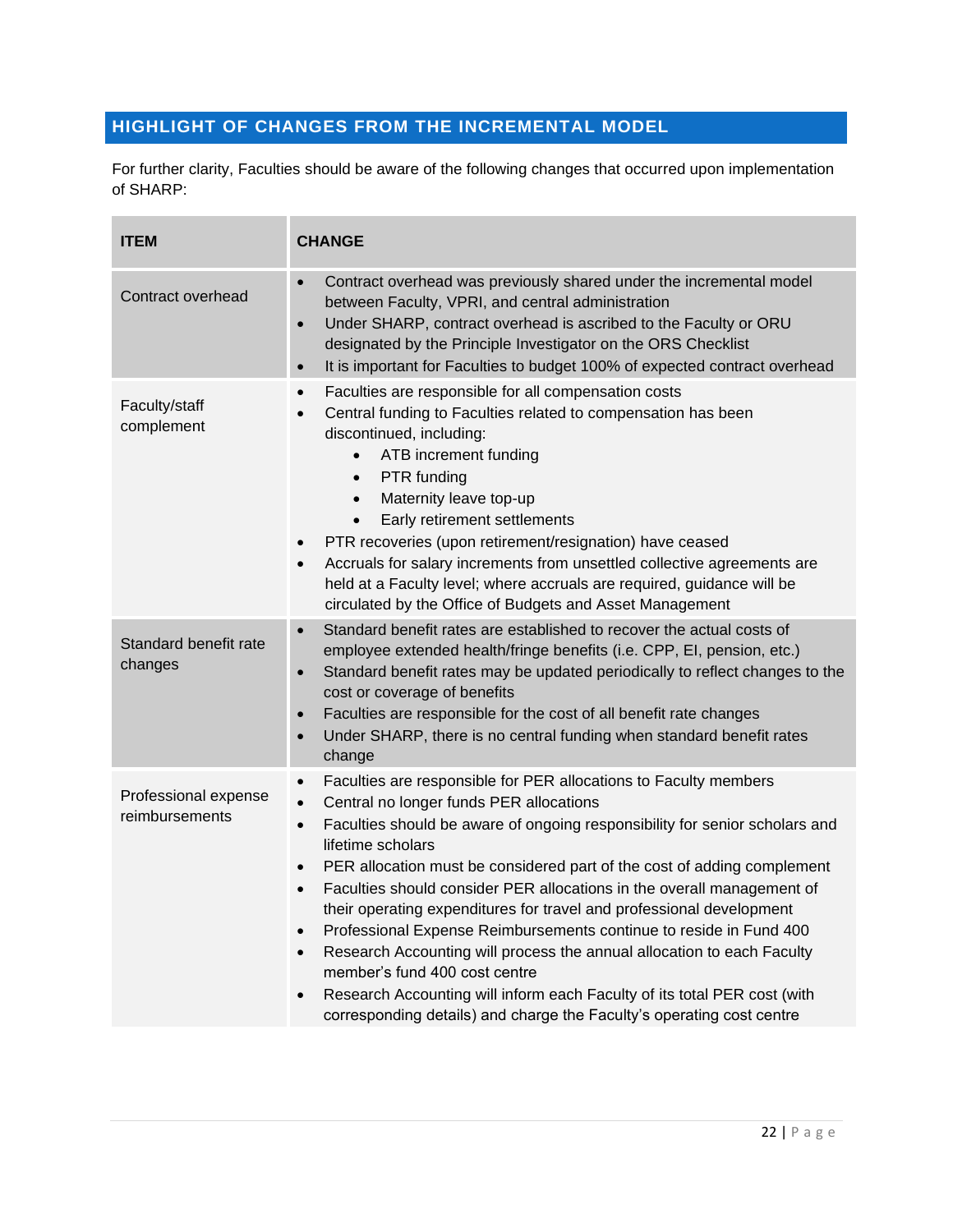| Academic<br>Administrators                             | Under SHARP, home Faculty of academic administrator is relieved of<br>Faculty member's salary<br>Replacement funding of \$80K has been discontinued<br>$\bullet$<br>Compensation cost of academic administrator is a component of attributed<br>$\bullet$<br>cost of respective Shared Service<br>Faculties are responsible for maintaining the permanent position for these<br>$\bullet$<br>academic administrators should they return to the Faculty<br>All accumulated sabbatical leave costs for the positions for the period they<br>were in the Faculties is the responsibility of the Faculty.                                                                             |
|--------------------------------------------------------|-----------------------------------------------------------------------------------------------------------------------------------------------------------------------------------------------------------------------------------------------------------------------------------------------------------------------------------------------------------------------------------------------------------------------------------------------------------------------------------------------------------------------------------------------------------------------------------------------------------------------------------------------------------------------------------|
| Graduate support                                       | Faculties are responsible for the cost of graduate support administered by<br>$\bullet$<br>FGS for respective home students<br>FGS still administers funding process<br>$\bullet$<br>FGS will recover costs from Faculties<br>$\bullet$<br>FGS has developed projections and tools to assist Faculties in budgeting<br>this cost                                                                                                                                                                                                                                                                                                                                                  |
| Costs of assumed<br>collective agreement<br>provisions | Applies to:<br>Cost of cited provisions is now the responsibility of Faculty<br>Under SHARP, there are no central allocations for these provisions<br>$\bullet$<br>Applies to:<br>$\bullet$<br>YUFA graduate supervision<br>YUFA workload of Faculty members (also referred to as research<br>$\bullet$<br>offloads)<br><b>YUFA</b> marketability<br>$\bullet$<br>YUFA research release program<br>$\bullet$<br>YUFA incentive program for recruitment of aboriginal (indigenous)<br>$\bullet$<br>faculty and librarians<br><b>OHFA</b> anomalies<br>$\bullet$<br>CUPE continuing sessional standing program<br>$\bullet$<br>CUPE long service teaching appointments<br>$\bullet$ |
| Additional costs under<br><b>SHARP</b>                 | Faculties now bear the full cost of the following:<br>Research officers<br>Faculty-dedicated development officers<br><b>Computer Renewal Program</b><br>There are no further funding allocations for these programs                                                                                                                                                                                                                                                                                                                                                                                                                                                               |
| Capital projects                                       | All new capital projects for a Faculty will require a funding plan approved by<br>$\bullet$<br>the University Budget Committee<br>It is expected that such a plan will include a contribution from the Faculty, a<br>$\bullet$<br>modest contribution from Central, and government grants<br>Any shortfall of a contribution (i.e., donations) from a Faculty as per the<br>$\bullet$<br>approved plan will be the responsibility of the Faculty                                                                                                                                                                                                                                  |
| Contingency planning                                   | Faculty budgets are expected to be more variable as they are heavily<br>dependent on their enrolment targets<br>Faculties should budget contingency funds for items such as:<br>$\bullet$<br><b>Renovation costs</b><br>$\bullet$                                                                                                                                                                                                                                                                                                                                                                                                                                                 |
|                                                        |                                                                                                                                                                                                                                                                                                                                                                                                                                                                                                                                                                                                                                                                                   |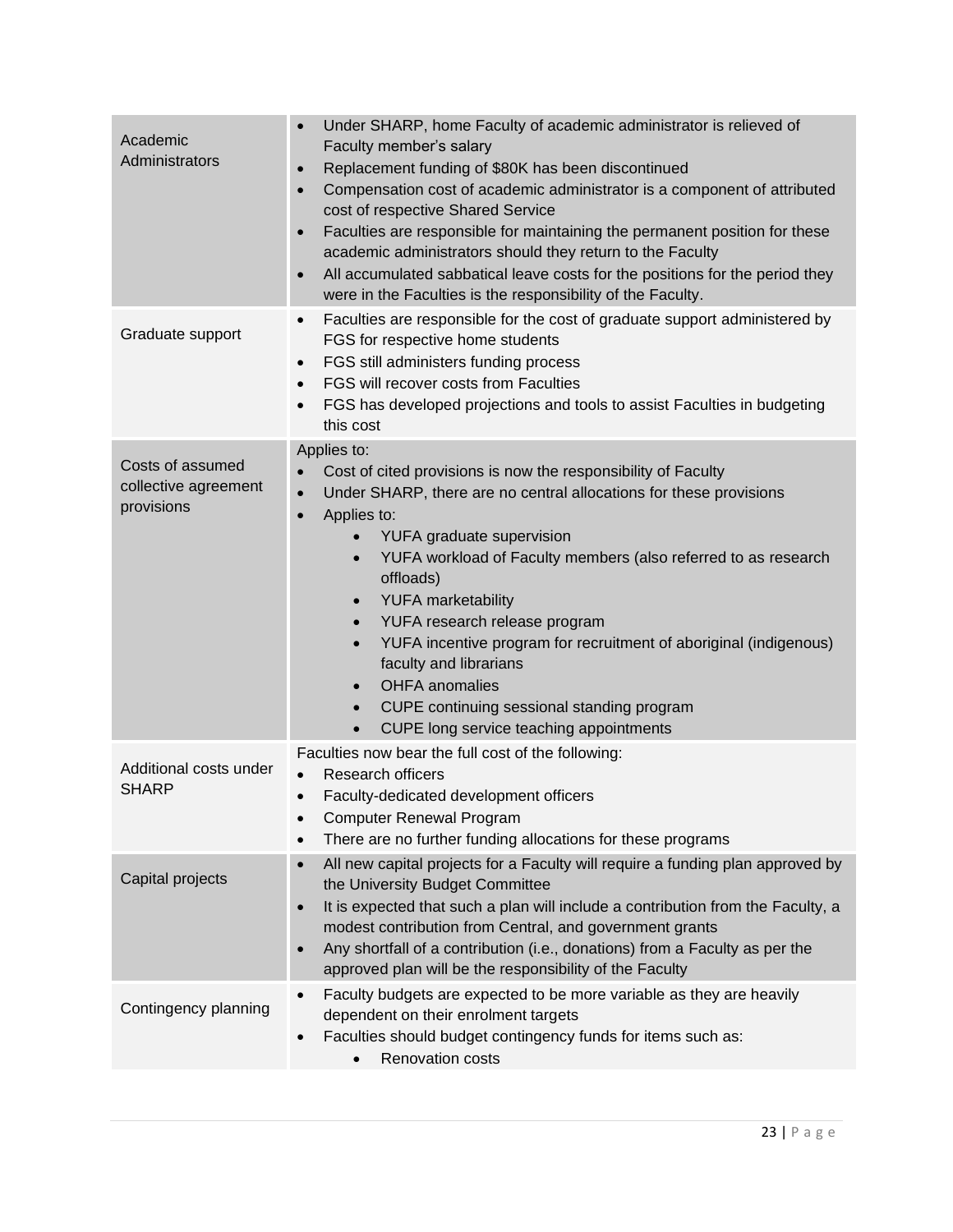|                                 | Significant market declines and endowment distribution<br>$\bullet$<br>suspensions (i.e., Research Chairs, etc.)<br>Variability in enrolments<br>$\bullet$                                                                                |
|---------------------------------|-------------------------------------------------------------------------------------------------------------------------------------------------------------------------------------------------------------------------------------------|
| Faculty departmental<br>budgets | • At a Faculty level, the concept of base no longer exists<br>Faculties receive a funding envelope under SHARP<br>$\bullet$<br>Dean's office has a responsibility to decide how it will internally allocate<br>funding within the Faculty |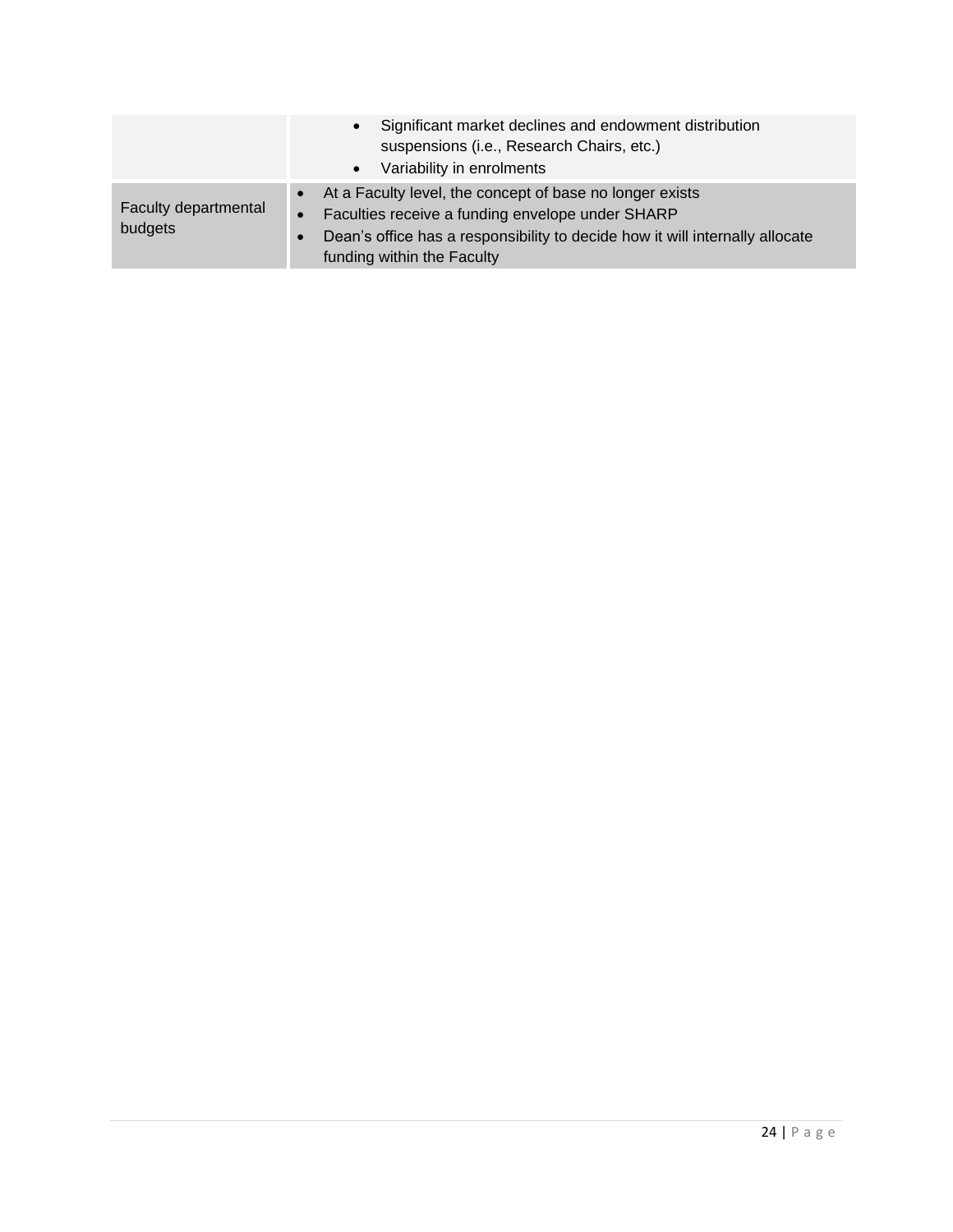## <span id="page-25-0"></span>**OTHER BUDGETARY PARAMETERS**

Beyond the SHARP-related guidance noted throughout these guidelines, the Office of Budgets & Asset Management has provided information on other important budgetary parameters.

#### Compensation Increases

Budget administrators should familiarize themselves with the compensation increases outlined in the collective agreements so they can appropriately budget their compensation expense.

| <b>AFFILIATIONS</b>     | <b>TERM OF</b><br><b>COLLECTIVE</b><br><b>AGREEMENT</b> | <b>CA</b><br><b>EXPIRY</b><br><b>DATE</b> | <b>SALARY INCREMENTS FOR PLANNING</b><br><b>PURPOSES</b> |                             |                             |                             |
|-------------------------|---------------------------------------------------------|-------------------------------------------|----------------------------------------------------------|-----------------------------|-----------------------------|-----------------------------|
|                         |                                                         |                                           | <b>Type</b>                                              | FY2023                      | <b>FY 2024</b>              | FY 2025                     |
| <b>Academic</b>         |                                                         |                                           |                                                          |                             |                             |                             |
| YUFA                    | <b>Under Negotiation</b>                                |                                           | <b>ATB</b><br><b>PTR</b>                                 | 1.00%<br>\$2,750            | 1.00%<br>\$2,750            | 1.00%<br>\$2,750            |
| <b>OHFA</b>             | 2019-2022                                               | 30-Jun-22                                 | <b>ATB</b><br><b>PTR</b><br>Merit                        | 1.00%<br>\$1,570<br>\$1,525 | 1.00%<br>\$1,570<br>\$1,525 | 1.00%<br>\$1,570<br>\$1,525 |
| <b>CUPE 3903-1</b>      | 2020-2023                                               | 31-Aug-23                                 | <b>ATB</b>                                               | 1.00%                       | 1.00%                       | 1.00%                       |
| <b>CUPE 3903-2</b>      | 2020-2023                                               | 31-Aug-23                                 | <b>ATB</b>                                               | 1.00%                       | 1.00%                       | 1.00%                       |
| CUPE 3903-3             | 2020-2023                                               | 31-Aug-23                                 | <b>ATB</b>                                               | 1.00%                       | 1.00%                       | 1.00%                       |
| Non-<br><b>Academic</b> |                                                         |                                           |                                                          |                             |                             |                             |
| <b>YUSA</b>             |                                                         | <b>Under Negotiation</b>                  |                                                          | 1.00%                       | 1.00%                       | 1.00%                       |
| <b>CUPE 1356</b>        | <b>Under Negotiation</b>                                |                                           | <b>ATB</b>                                               | 1.00%                       | 1.00%                       | 1.00%                       |
| <b>CUPE 1356-1</b>      | <b>Under Negotiation</b>                                |                                           | <b>ATB</b>                                               | 1.00%                       | 1.00%                       | 1.00%                       |
| <b>IUOE</b>             | <b>Under Negotiation</b>                                |                                           | <b>ATB</b>                                               | 1.00%                       | 1.00%                       | 1.00%                       |
| CPM <sup>3</sup>        |                                                         |                                           | <b>ATB</b>                                               | 1.00%                       | 1.00%                       | 1.00%                       |

<sup>1</sup> Where there is no collective agreement in place for the fiscal year, a rate of 1.00% should be used for planning purposes, in line with the three-year moderation period introduced in Bill 124.

<sup>2.</sup> CPM employees are also eligible to receive step progression increases, which have been incorporated into the Salary Planning Report, as well as a Performance Based Recognition Award (PBRA) from CPM Grades D-J. The Salary Planning Report assumes the mid-range from PBRAs (e.g. 2% for Grade H) though Administrators can determine the appropriate unit-specific assumptions relating to merit pay and incorporate into their budgets.

ATB = Across The Board PTR = Progress Through The Ranks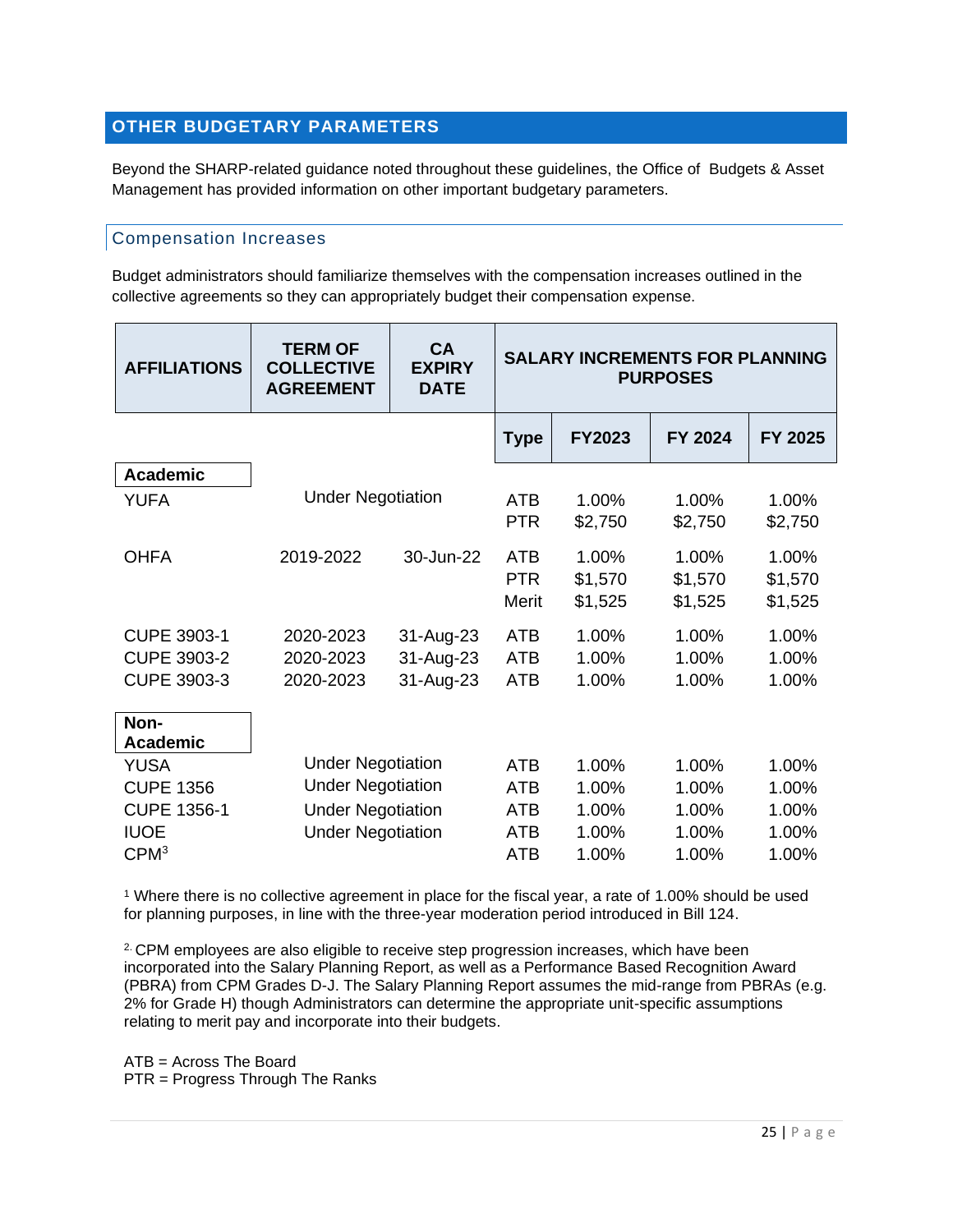## Standard Benefit Rates for 2022-23

Standard benefit rates in budget year 2022-23 are remaining the same as 2021-22. The attached schedule reflects the benefit rates that apply for Funds 100, 200, 300, and 600. Please use the following rates as planning assumptions for all years of the rolling budget.

| <b>Affiliation</b>            | 2022-23<br><b>Rate</b> | <b>Affiliated</b><br><b>Salary</b><br>Plan(s) | <b>Salary Plan Description(s)</b>          |
|-------------------------------|------------------------|-----------------------------------------------|--------------------------------------------|
| YUFA / YUFA Exempt            | 19.0%                  | <b>UFA</b>                                    | <b>York University Faculty Association</b> |
|                               |                        | <b>UFE</b>                                    | York Univ Faculty Assoc-Exempt             |
|                               |                        | <b>UTV</b>                                    | <b>YUFA EX - True Visitor</b>              |
| <b>OHFA</b>                   | 19.0%                  | <b>OSG</b>                                    | Osgoode Hall Law Association               |
|                               |                        | <b>OGE</b>                                    | Osgoode Exempt                             |
|                               |                        | <b>OGV</b>                                    | Osg Hall Law-VisitingFTFaculty             |
| <b>CUPE3903 Unit 1</b>        | 32.0%                  | QU <sub>1</sub>                               | Cdn Union of Public Emp 3903-1             |
| <b>CUPE3903 Unit 2</b>        | 22.0%                  | QU <sub>2</sub>                               | Cdn Union of Public Emp 3903-2             |
| <b>CUPE3903 Unit 3</b>        | 80.0%                  | QU <sub>3</sub>                               | Cdn Union of Public Emp 3903-3             |
| <b>CUPE3903 Unit 4</b>        | 23.0%                  | QU4                                           | Cdn Union of Public Emp 3903-4             |
| CUPE3903 Exempt               | 10.0%                  | QUE                                           | Cdn Union of Public Emp 3903-E             |
| <b>YUFA Retirees</b>          | 10.0%                  | <b>UFR</b>                                    | <b>YUFA Retirees</b>                       |
| Senior Executive              | 25.0%                  | <b>SRX</b>                                    | <b>Senior Executives</b>                   |
| <b>CPM</b>                    | 25.0%                  | <b>CPM</b>                                    | Conf. Profes. & Managerial                 |
| <b>YUSA</b>                   | 31.0%                  | <b>USA</b>                                    | <b>York University Staff Assoc</b>         |
| <b>YUSA 2</b>                 | 10.0%                  | <b>USP</b>                                    | YUSA 2 - Part time                         |
| YUSA 2 Casual/YUTA            | 10.0%                  | <b>USC</b>                                    | YUSA 2 - Casual                            |
| YUSA <sub>3</sub>             | 31.0%                  | US <sub>3</sub>                               | York Univ Staff Assoc-Unit 3               |
| <b>CUPE1356</b>               | 34.0%                  | <b>CUP</b>                                    | CUPE 1356 Full-time                        |
| CUPE1356-1                    | 27.0%                  | CP <sub>2</sub>                               | <b>CUPE 1356-1</b>                         |
| CUPE1356-2                    | 10.0%                  | CU <sub>2</sub>                               | <b>CUPE 1356 - 2 Part-time</b>             |
| Part-time 1356                | 10.0%                  | <b>CPT</b>                                    | CUPE 1356 Part-time                        |
| <b>IUOE</b>                   | 26.5%                  | <b>IUO</b>                                    | Inter Union of Operating Engin             |
| <b>Post Doctoral Visitors</b> | 15.0%                  | <b>PDV</b>                                    | <b>Post Doctoral Visitor</b>               |
| <b>Post Doctoral Fellows</b>  | 10.0%                  | <b>POS</b>                                    | <b>Post Doctoral Fellows</b>               |
| <b>Research Assistants</b>    | 20.4%                  | <b>RAS</b>                                    | <b>Research Assistant</b>                  |
| Part-time Research Assistants | 10.0%                  | <b>GSR</b>                                    | <b>Graduate Research Assistant</b>         |
| <b>Research Associates</b>    | 23.5%                  | <b>RAC</b>                                    | <b>Research Associates</b>                 |
| <b>YUELI</b>                  | 25.0%                  | <b>ULE</b>                                    | <b>YUELI Contract Teachers</b>             |
| Part-time YUELI               | 10.0%                  | <b>ULP</b>                                    | <b>YUELI Part-time Instructor</b>          |
| <b>Other Classifications</b>  | 10.0%                  | Various                                       | Refer to benefit memo for details          |
| <b>Benefits Do Not Apply</b>  | 0.0%                   | <b>CHT</b>                                    | Host teachers<br><b>CLH</b>                |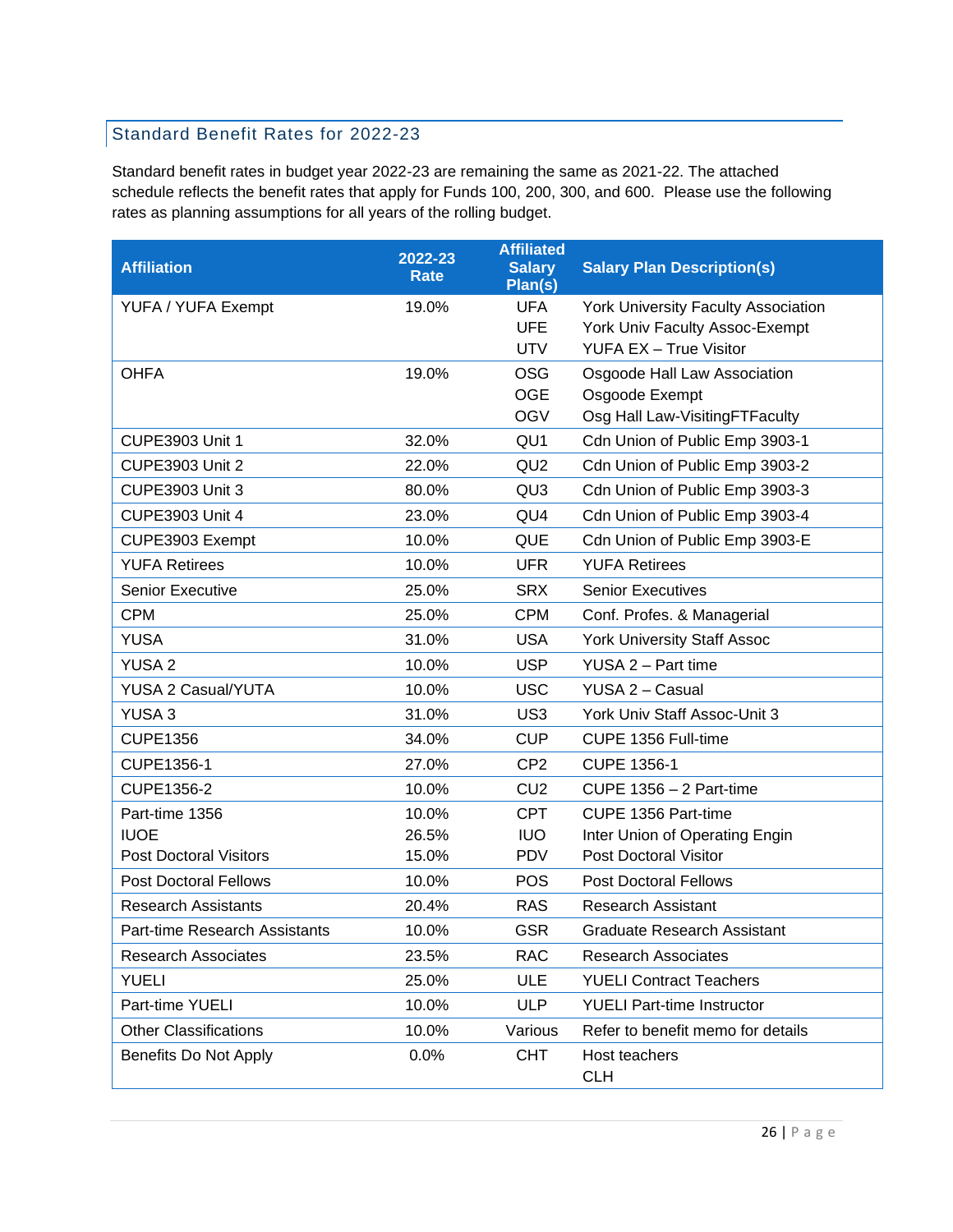## <span id="page-27-0"></span>**SALARY PLANNING TOOLS**

Salaries and benefits are the largest cost of the University, typically representing anywhere from 80-100% of Faculty or unit expenditures. The following tools are available to assist in the planning and costing of employee complement.

#### **SHARP Salary Planning Report**

- This Excel-based file is available to project salaries.
- This report:
	- − reflects current complement and all processed ETFs
	- can be run by cost centre, ATL, department, or financial roll-up
	- is easily manipulated with advanced Excel features (filter, pivot)
	- − is pre-populated with salary increases which are effective-dated
	- − applies standard benefit rates
	- − has functionality for sabbaticals or partial FTEs
	- − includes a separate tab that lists vacant positions
	- − Includes the new CPM framework
	- − calculates central increment funding (for base-funded Shared Services)

#### **Budget by Position**

- Budget by position is a supplementary tool that allows users to capture salary budgets at a position level.
- This process allows users to upload a detailed schedule by position that supports their salary budget. This detailed schedule will then be available in eReports and will also be linked to the Statement of Operations and various other reports.
- This schedule will then be used to create a reconciliation report between actual and budgeted payroll charges which will help identify causes of variances between budgeted and actual salary amounts.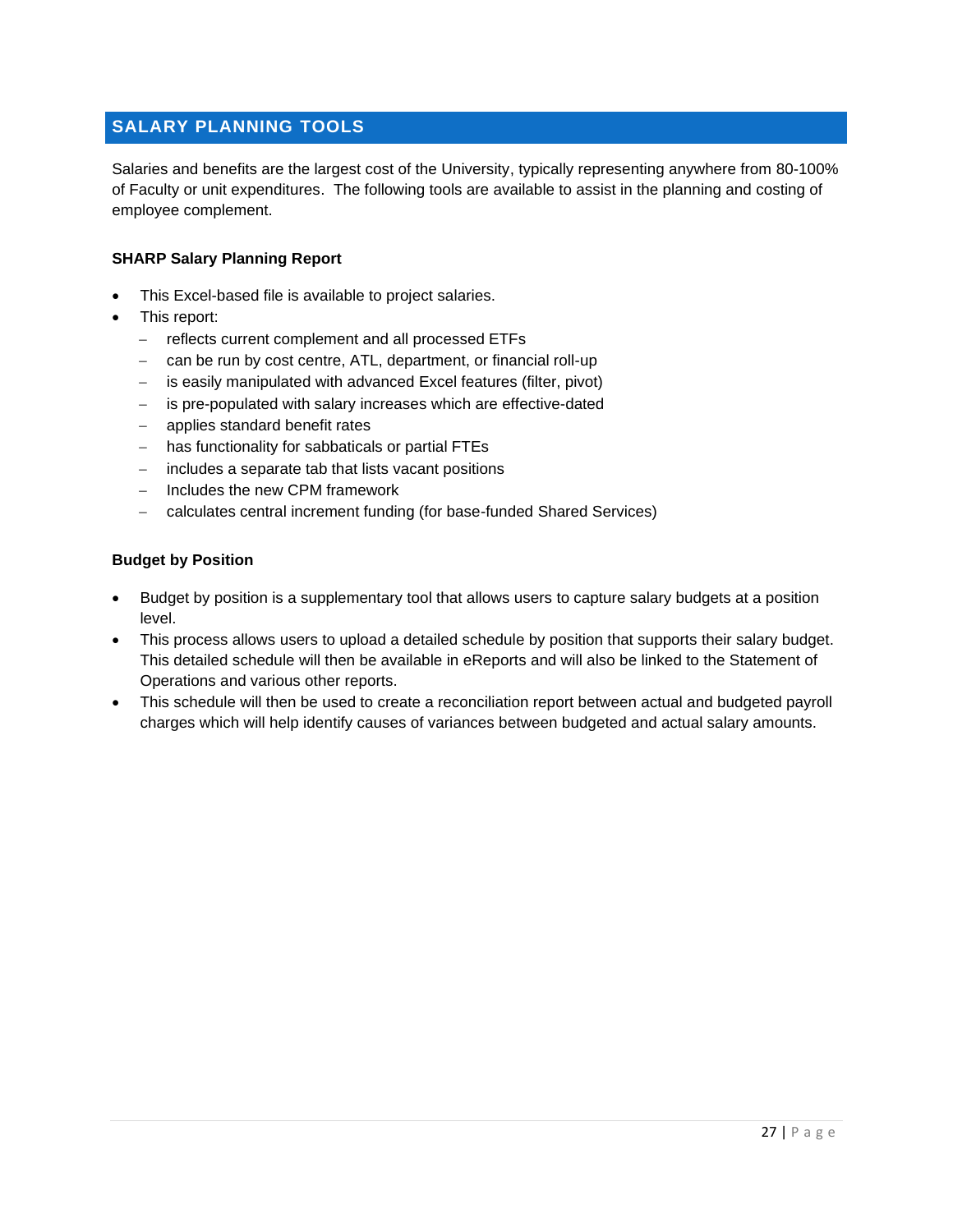## <span id="page-28-0"></span>**BUDGET DEADLINES FOR THE 2022-23 BUDGET CALL**

The following diagram outlines the process and deadlines for the 2022-23 Budget Call:

#### **May/June 2021**

Office of the Provost commences enrolment contract discussions with the Faculties for future years

Office of Budgets and Asset Management (BAM) calculates year-end adjustments for the previous year's budget

BAM allocates funds to the Faculties and Units as per the approved budget plan

#### **September 2021**

Faculty enrolment contracts for future years are finalized and embedded into the upcoming multiyear budgets

#### **October 2021**

Budget Council reviews requests for base budget increases from Shared Services Units and advises the President for a final decision (deferred to 2022 for the 2023-24 Budget Cycle).

#### **November 2021**

University Fund Council reviews requests for time-limited strategic investments from Faculties and Shared Services Units and advises the President for final decisions.

Budgets and Asset Management distributes budget envelopes to the Faculties

Budgets and Asset Management distributes budget allocations to Shared Service units

#### **January 2022**

In-year enrolment projections updated and shared with Faculties

Faculties and Shared Service units finalize and upload their in-year forecasts **(deadline – January 31, 2022)**

#### **February 2022**

Faculties and Shared Service Units complete multi-year budgets **(deadline – February 15, 2022)**, approved by the Divisional Senior Executive Officers **(deadline – February 28, 2022)**

Board Finance & Audit Committee reviews in-year forecasts

#### **April 2022**

Budgets and Asset Management finalizes multi-year budgets

Board of Governors approves multi-year budget plan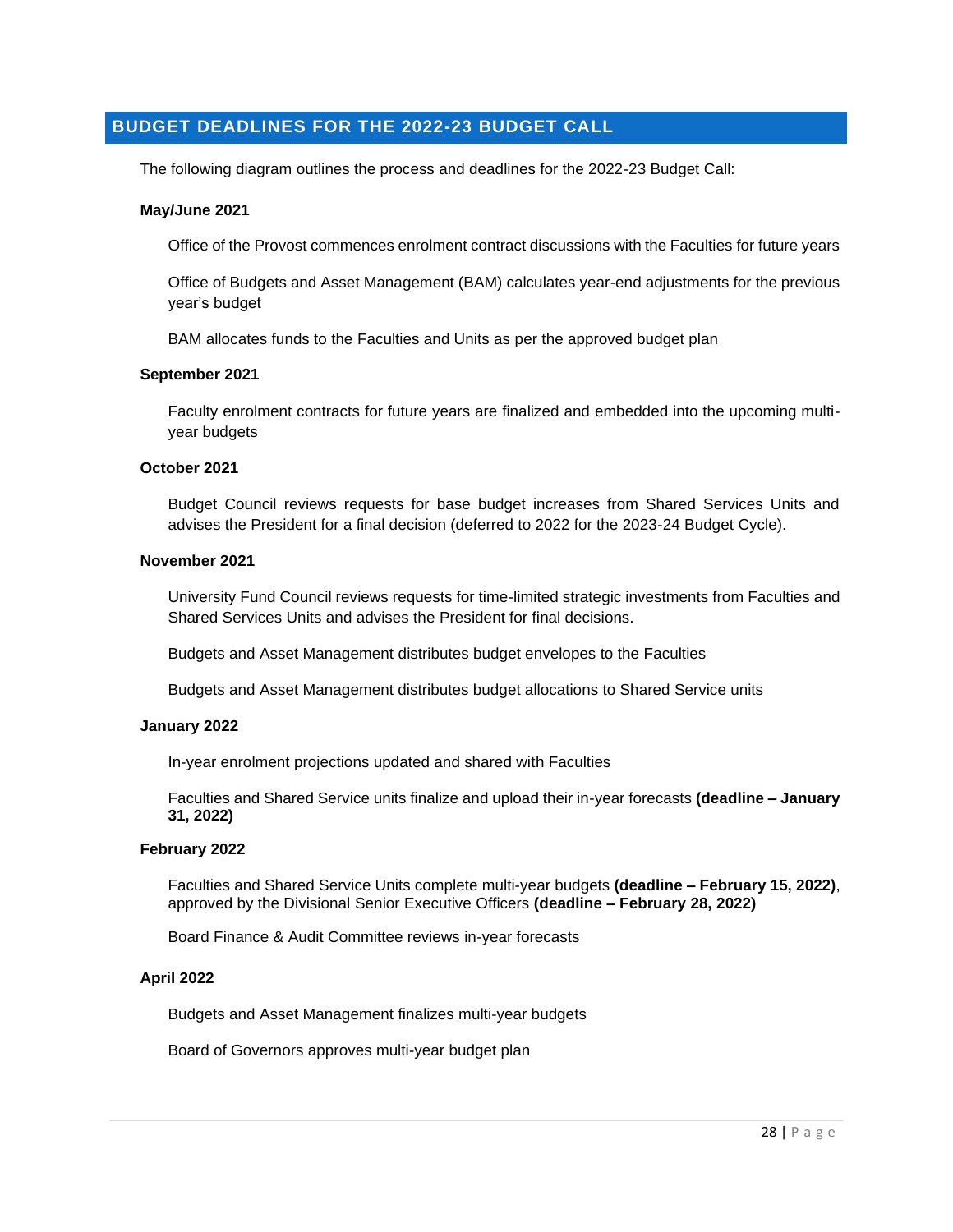## <span id="page-29-0"></span>**ACCOUNT CODES**

#### **FACULTIES**

#### **SHARP OTO Budget Allocations**

- 099600 Faculty Budget Envelope
- 099601 Faculty Budget Y/E Adjustment
- 099660 Interfaculty Teaching Received
- 099661 Interfaculty Teaching Paid

#### **Other OTO Budget Allocations**

- 099500 InYear OTO to/fr GI/Com
- 099511 InYear OTO Enr Ancillary Fees
- 099513 InYear OTO OUAC Fees
- 099520 InYear OTO MTCU fr Ctrl
- 099521 In-Year OTO CA
- 099911 InYear OTO to/fr OtherDept
- 099912 InYear OTO to/fr W/inFac/Dept

## <span id="page-29-1"></span>**CONTACT INFORMATION**

For further information, please contact:

| <b>NAMES</b> | <b>INFORMATION</b>                                                                  |
|--------------|-------------------------------------------------------------------------------------|
| Ran Lewin    | AVP, Budgets and Asset Management<br>Email: lewinr@yorku.ca                         |
| Natacha Sam  | Director, Budgets and Asset Management<br>$\bullet$<br>Email: natsam@yorku.ca       |
| Vicki Abaca  | Budget Analyst, Budgets and Asset Management<br>Email: abacav@yorku.ca<br>$\bullet$ |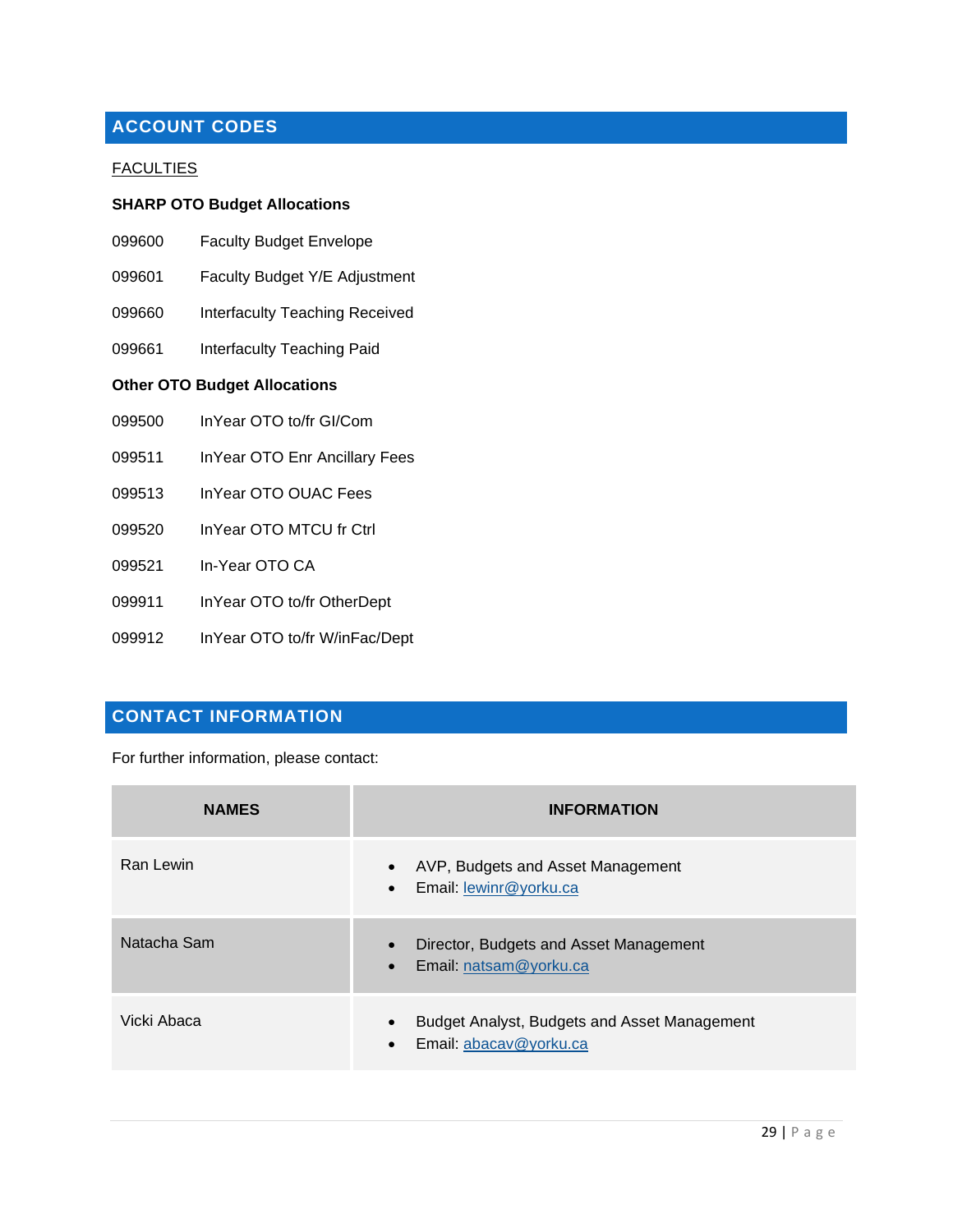# **APPENDIX – COLLECTIVE AGREEMENT PROVISIONS VIS-À-VIS SHARP**

## YUFA

<span id="page-30-1"></span><span id="page-30-0"></span>

|                                                                        |                                           | <b>Faculty Responsibility</b> | <b>Central Responsibility</b> | <b>OTO Funding Support</b><br>will Flow from |
|------------------------------------------------------------------------|-------------------------------------------|-------------------------------|-------------------------------|----------------------------------------------|
|                                                                        | <b>Article</b>                            | to Budget for Costs           | to Budget for Costs           | <b>Central to Faculties</b>                  |
| <b>YUFA</b>                                                            |                                           |                               |                               |                                              |
| Salary Increments                                                      | YUFA Art 25.03                            | Χ                             |                               |                                              |
| Progress through the Ranks                                             | YUFA Art 25.04                            | X                             |                               |                                              |
| Professional Expense Reimbursement                                     | YUFA Art 25.08                            | x                             |                               |                                              |
| <b>Marketability Adjustments</b>                                       | YUFA Art 25.11                            | X                             |                               |                                              |
| <b>Graduate Supervision</b>                                            | YUFA Appendix O                           | X                             |                               |                                              |
| Workload of Faculty Members (referred to as Research Offloads)         | YUFA Art 18.08.2                          | X                             |                               |                                              |
| <b>Teaching Assistance</b>                                             | YUFA Art 18.43                            |                               | Χ                             | Χ                                            |
| Research Release Program                                               | YUFA Art 18.15                            | x                             |                               |                                              |
| Conference Travel                                                      | YUFA Art 19.29 (c)                        |                               | Χ                             | Χ                                            |
| Faculty/Library Research Grant Funding (referred to as Minor Research) | YUFA Art 19.29 (a)                        |                               | X                             | X                                            |
| Financial Counselling through Retirement Planning Centre               | <b>YUFA Art 14.07</b>                     |                               | $\boldsymbol{\mathsf{x}}$     |                                              |
| Teaching-Learning Development Fund                                     | YUFA Art 19.31                            |                               | X                             |                                              |
| Leave Fellowship                                                       | YUFA Art 19.30                            |                               | X                             |                                              |
| Supplemental Benefits '91                                              | <b>YUFA Art 26.08</b>                     |                               | X                             |                                              |
| Supplemental Benefits '96                                              | <b>YUFA Art 26.08</b>                     |                               | X                             |                                              |
| Research Development Fellowship Program                                | YUFA Art 19.33 (reference Appendix L)     |                               | X                             | X                                            |
| <b>Grievance Support</b>                                               | YUFA Art 9.21                             |                               | X                             |                                              |
| Transgender Fund                                                       | YUFA Art 26.11                            |                               | X                             |                                              |
| <b>YUFA Contract Administration</b>                                    | YUFA Art 30                               |                               | X                             |                                              |
| <b>Dispute Resolution Committee</b>                                    | YUFA Art 9.09                             |                               | $\boldsymbol{\mathsf{x}}$     | X                                            |
| <b>Affirmative Action Committee</b>                                    | YUFA Art 12.22 (c)                        |                               | Χ                             | X                                            |
| Teaching or Research Time Relief for Service to the Association        | YUFA Art 27.04 (a)                        |                               | X                             | X                                            |
| Joint Health & Safety Committee                                        | YUFA Art 18.38                            |                               | X                             | x                                            |
| Childcare                                                              | YUFA Art 26.15                            |                               | X                             |                                              |
| Research Release Program for Librarians                                | YUFA Art 18.17 (f)                        |                               | X                             | X                                            |
| <b>Educational Leaves</b>                                              | YUFA Art 19.19 (b)                        |                               | X                             | X                                            |
| <b>Reciprocal Tuition</b>                                              | YUFA Art 26.14                            |                               | $\boldsymbol{\mathsf{x}}$     |                                              |
| Release Time Teaching Fellowships                                      | YUFA Art 19.32                            |                               | X                             | Χ                                            |
| Junior Faculty/Librarian Fund                                          | YUFA Art 19.29 (b)                        |                               | X                             | X                                            |
| <b>Post-Retirement Benefits</b>                                        | YUFA Art 14.08 (b) (ii)                   |                               | X                             |                                              |
| Program for Recruitment of Aboriginal (Indigenous) Faculty/Libraries   | YUFA Memorandum of Settlement Paragraph 9 | x                             |                               |                                              |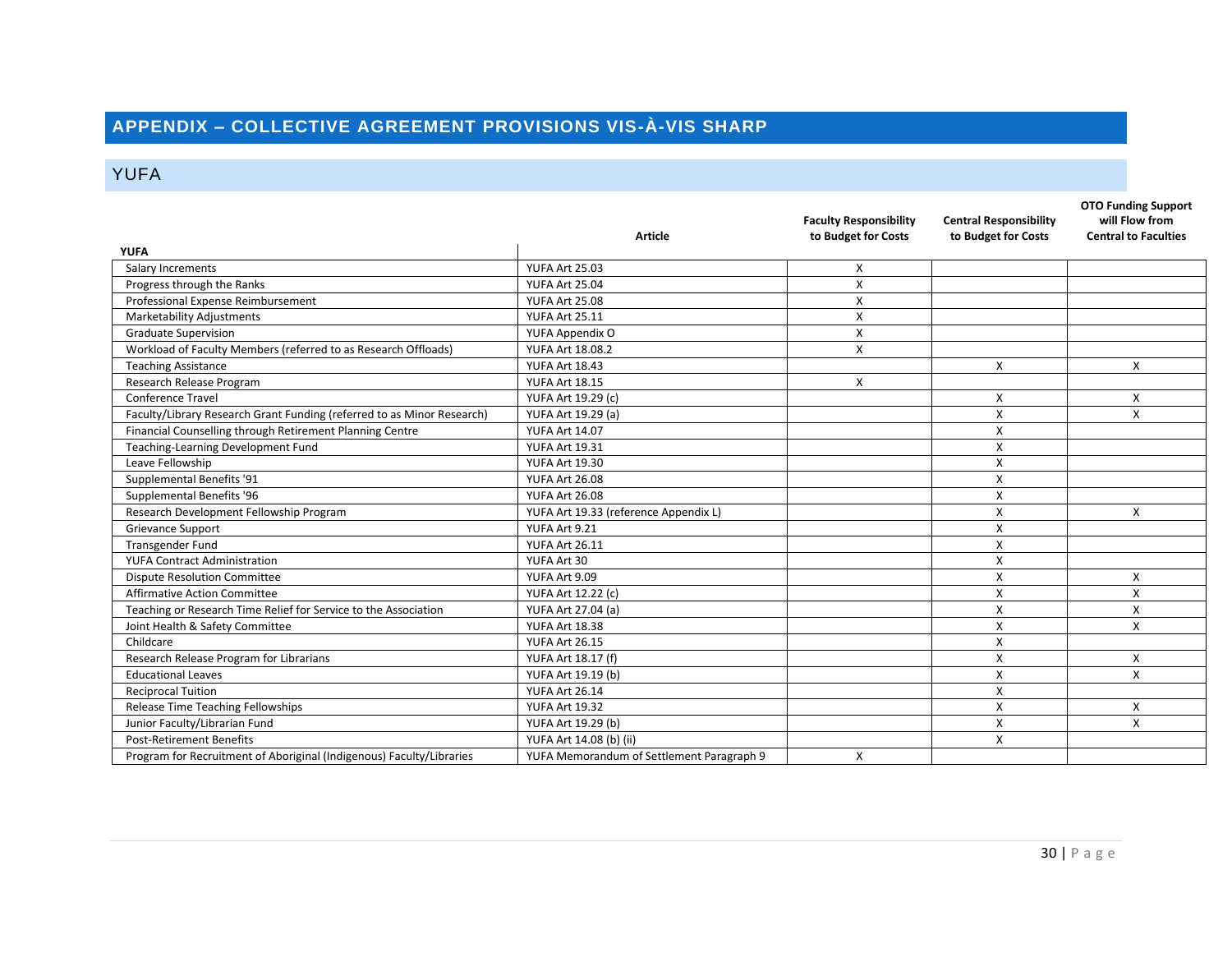## CUPE 3903

<span id="page-31-0"></span>

|                                              |                                                            |                               |                               | <b>OTO Funding Support</b>  | <b>FGS to Administer</b>                             |
|----------------------------------------------|------------------------------------------------------------|-------------------------------|-------------------------------|-----------------------------|------------------------------------------------------|
|                                              |                                                            | <b>Faculty Responsibility</b> | <b>Central Responsibility</b> | will Flow from              | and Charge to<br><b>Faculties</b><br>as part of Grad |
|                                              | Article                                                    | to Budget for Costs           | to Budget for Costs           | <b>Central to Faculties</b> | Support                                              |
|                                              |                                                            |                               |                               |                             |                                                      |
| CUPE 1, 2, 3, E                              |                                                            |                               |                               |                             |                                                      |
| Salary Increments                            | CUPE 3903-1,2,3,E Art 10.04                                | X                             |                               |                             |                                                      |
| <b>Fund Protection</b>                       | C3903-1 Art 15.24; C3903-2 Art 15.27; C3903-3 Art 21       |                               | X                             |                             |                                                      |
| Long Service Teaching Appointments           | C3903-2 Art 24.01                                          | X                             |                               |                             |                                                      |
| <b>Continuing Sessional Standing Program</b> | C3903-2 Art 12.01                                          | $\mathsf{x}$                  |                               |                             |                                                      |
| <b>Dossier Service</b>                       | C3901-1 Art 15.12; C3903-2 Art 15.11; C3903-3 Art 15.10    |                               | X                             |                             |                                                      |
| Research Grants Fund                         | C3903-2 Art 15.16                                          |                               | X                             |                             |                                                      |
| Conference Travel Fund                       | C3903-2 Art 15.17                                          |                               | X                             |                             |                                                      |
| Professional Development Fund                | C3903-1 Art 15.16; C3903-2 Art 15.19; C3903-3 Art 19       |                               | X                             |                             |                                                      |
| <b>Tuition Costs Fund</b>                    | C3903-1 Art 15.17; C3903-2 Art 15.20                       |                               | X                             |                             |                                                      |
| Ways & Means Fund.                           | C3903-1 Art 20.01; C3903-2 Art 20.01; C3903-3 Art 18       |                               | X                             |                             |                                                      |
| Conversion and Career Advisor                | C3903-2 Letter of Intent #9                                |                               | X                             | X                           |                                                      |
| Professional Expense Reimbursement           | C3903-2 Art 15.21                                          |                               | X                             |                             |                                                      |
| <b>CUPE 3903 Contract Administration</b>     | C3903-1,2,3 Art 4.06.2                                     |                               | X                             |                             |                                                      |
| <b>Trans Fund</b>                            | C3903-1 Art 15.21; C3903-2 Art 15.23, C3903-3 Art 24       |                               | X                             |                             |                                                      |
| Research Leaves                              | C3903-2 Art 15.15                                          |                               | $\boldsymbol{\mathsf{x}}$     |                             |                                                      |
| <b>Equity Fund</b>                           | C3903-1 Art 15.22; C3903-2 Art 15.24; C3903-3 Art 25       |                               | $\boldsymbol{\mathsf{X}}$     |                             |                                                      |
| CUPE 3903 Benefits Fund                      | C3903-1 Art 15.26; C3903-2 Art 15.28, C3903-3 Art 22       |                               | $\boldsymbol{\mathsf{X}}$     |                             |                                                      |
| <b>Teaching Development Fund</b>             | C3903-2 Art 15.18                                          |                               | X                             |                             |                                                      |
| <b>Executive Service</b>                     | C3903-1 Art 15.09; C3903-2 Art 15.08; C3903-3 Art 11.04.03 |                               | X                             |                             |                                                      |
| Childcare Fund                               | C3903-1 Art 15.13; C3903-2 Art 15.12; CUPE 3903-3 Art 5.09 |                               | X                             |                             |                                                      |
| Books/Supplies Fund                          | C3903-1 Art 15.03                                          |                               | X                             |                             |                                                      |
| Health and Safety                            | C3903-1 Art 15.01.5; C3903-2 Art 15.01.10                  |                               | X                             |                             |                                                      |
| Affirmative Action (referred to as CUPE      |                                                            |                               |                               |                             |                                                      |
| Conversion)                                  | C3903-2 Art 23.04                                          |                               | X                             | х                           |                                                      |
| <b>Post-Retirement Benefits</b>              | C3903-2 Art 15.26                                          |                               | $\mathsf{x}$                  |                             |                                                      |
| Thesis Allowance                             | C3903-1 Art 15.07; C3903-2 Art 15.06                       |                               |                               |                             | X                                                    |
| Graduate Student Bursary Fund                | C3903-1 Art 15.14                                          |                               |                               |                             | X                                                    |
| CUPE 3903 PhD Completion Fund                | C3903-1 Art 15.19                                          |                               |                               |                             | $\mathsf{x}$                                         |
| CUPE 3903 Masters Bursary Fund               | C3903-1 Art 15.18                                          |                               |                               |                             | X                                                    |
| <b>UHIP Fund</b>                             | C3903-1 Art 15.20; C3903-3 Art 23                          |                               |                               |                             | X                                                    |
| Research Costs Fund                          | C3903-1 Art 15.15; C3903-2 Art 10.11                       |                               |                               |                             | X                                                    |
| <b>GA Bursary Fund</b>                       | C3903-3 Art 20                                             |                               |                               |                             | X                                                    |